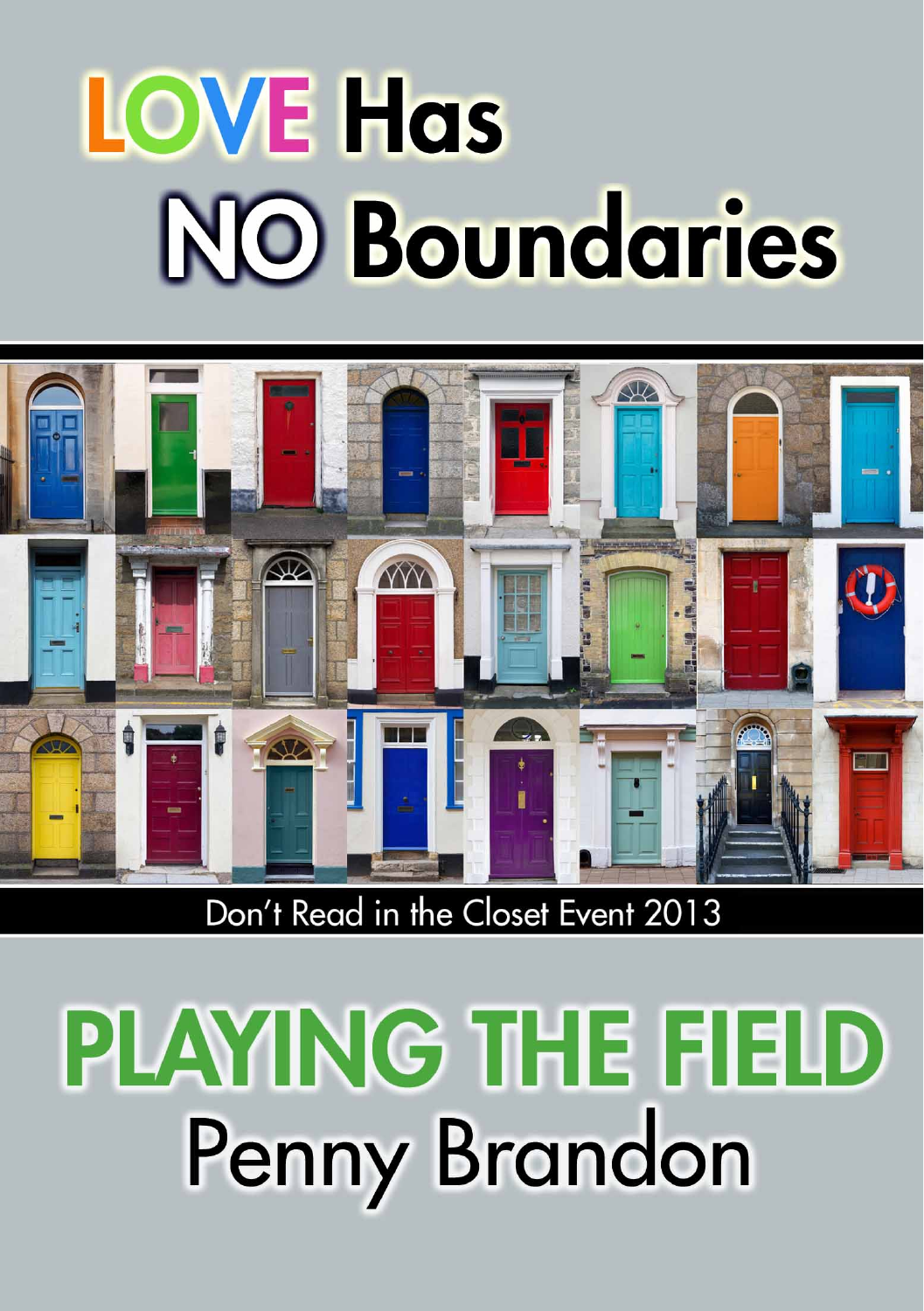## **Love Has No Boundaries**

#### *An M/M Romance series*

### **PLAYING THE FIELD By Penny Brandon**

#### **Introduction**

The story you are about to read celebrates love, sex and romance between men. It is a product of the *Love Has No Boundaries* promotion sponsored by the *Goodreads M/M Romance Group* and is published as a free gift to you.

#### **What Is Love Has No Boundaries?**

The *Goodreads M/M Romance Group* invited members to choose a photo and pen a letter asking for a short M/M romance story inspired by the image; authors from the group were encouraged to select a letter and write an original tale. The result was an outpouring of creativity that shone a spotlight on the special bond between M/M romance writers and the people who love what they do.

A written description of the image that inspired this story is provided along with the original request letter. If you'd like to view the photo, please feel free to join the [Goodreads M/M Romance Group](http://www.goodreads.com/group/show/20149-m-m-romance) and visit the discussion section: *Love Has No Boundaries*.

Whether you are an avid M/M romance reader or new to the genre, you are in for a delicious treat.

#### **Words of Caution**

This story may contain sexually explicit content and is **intended for adult readers.** It may contain content that is disagreeable or distressing to some readers. The *M/M Romance Group* strongly recommends that each reader review the General Information section before each story for story tags as well as for content warnings.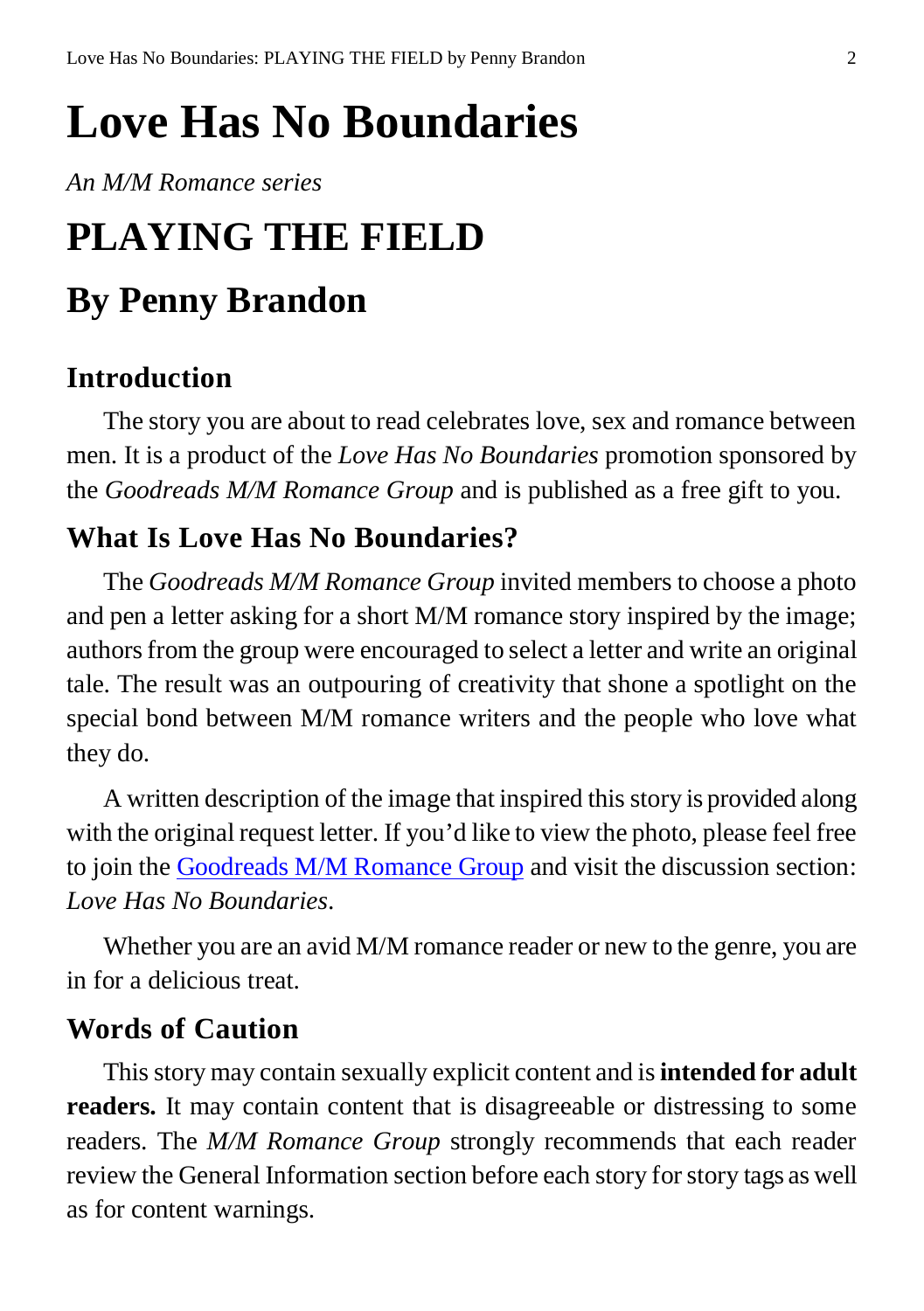This story is a work of fiction. Names, characters, places and incidents are the products of the author's imagination or are used fictitiously. Any resemblance to actual events, locales, or persons, living or dead, is entirely coincidental.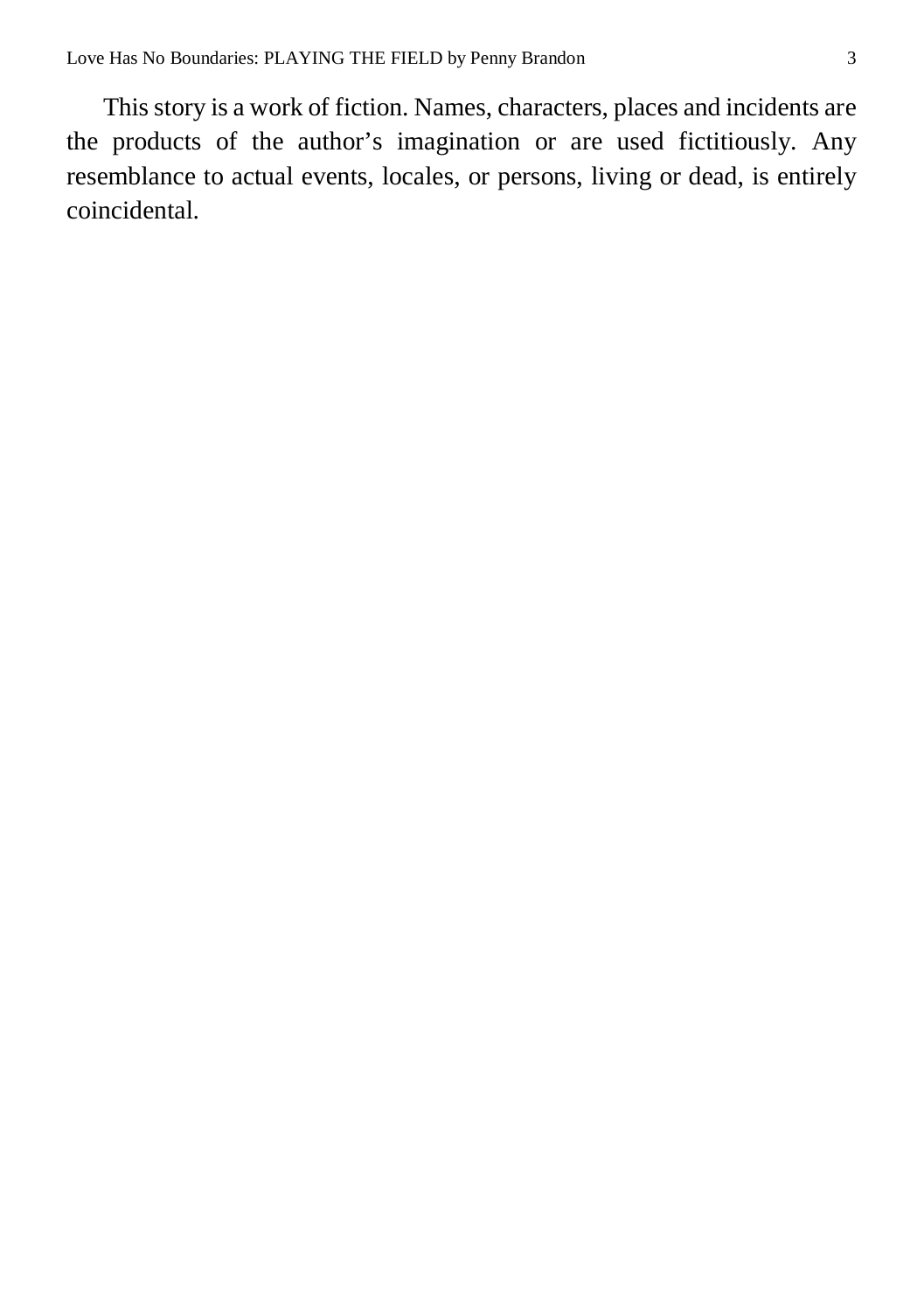All rights reserved worldwide. This eBook may be distributed freely in its entirety courtesy of the *Goodreads M/M Romance Group*. This eBook may not be sold, manipulated or reproduced in any format without the express written permission of the author.

Playing the Field, Copyright © 2013 Penny Brandon

Cover Design by Goodreads M/M Romance Group

This ebook is published by the *M/M Romance Group* and is not directly endorsed by or affiliated with Goodreads Inc.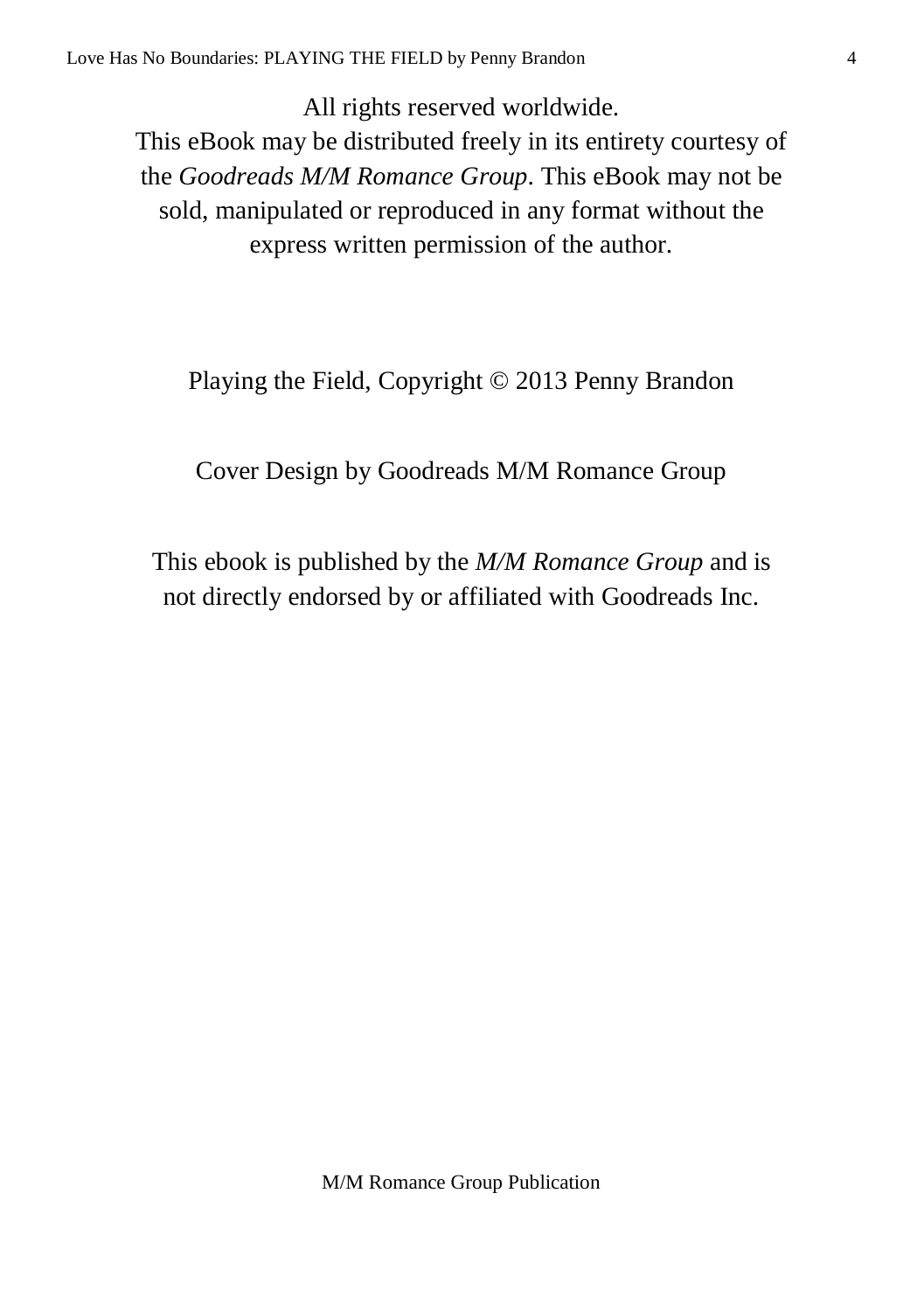## **PLAYING THE FIELD By Penny Brandon**

#### **Photo Description**

An athletic, muscular man, aged about twenty-seven, with short, dark hair, is looking sideways at someone only he can see. Tribal-type tattoos adorn his shoulders and biceps, and a large scroll tattoo covers his ripped abs. He's wearing white briefs and nothing else.

#### **Story Letter**

#### *Dear Author,*

*He was the one that finally broke through the walls of one of the most successful young soccer coaches, who wassecretive with his personal life. The coach was seen a few times with women in public, but no one really knew about the coach's secret true desires… until he came along and there was no denying the sexual tension between them.*

*Contemporary, with no paranormal or shifters.*

*The other M/C is open to the author, preferable would be someone also in the sports industry. HEA please, with lots of sexual tension and sex, of course… lol.*

*Sincerely,*

*Shiri*

#### **Story Info**

**Genre:** contemporary

**Tags:** sports, soccer, coming out, tattoo, athlete, first time, two alpha males

**Word count:** 8,385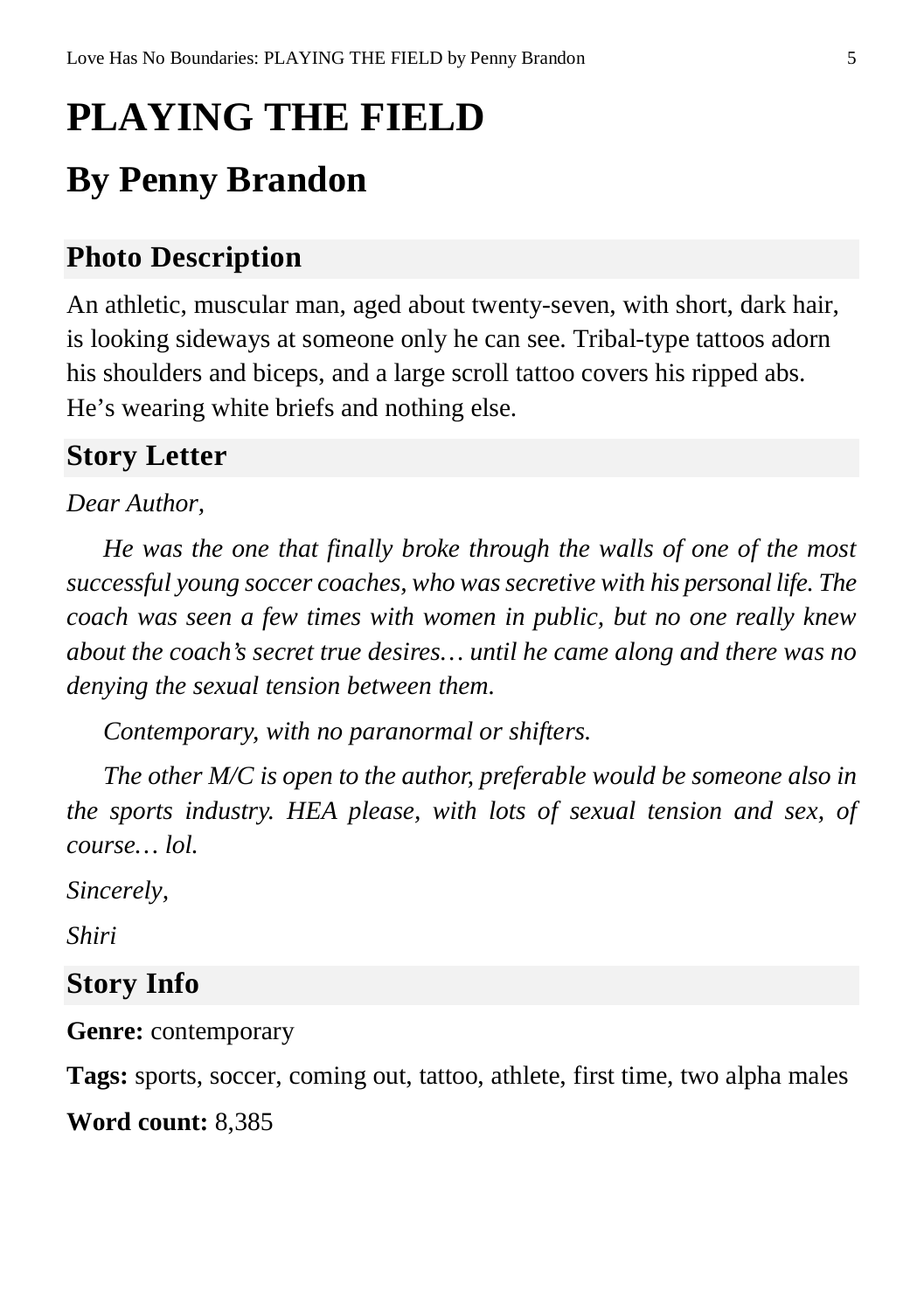## **PLAYING THE FIELD By Penny Brandon**

"Hey, Ref! Are you serious? You've gotta be blind, man!" Danny looked up through spiked lashes, seeing red, literally. "Fuck, I'm bleeding!" Swiping away at the flow coming from the cut in his eyebrow, Danny faced the referee who was holding up a yellow card. "I didn't do anything! That motherfucker elbowed me!"

"Danny!"

Glancing left toward the sidelines, Danny grimaced. Rick stood there, looking as furious as Danny felt, but his fury was aimed at Danny, not the ref. Shoulders slumped, Danny let his anger drain away as he realized why. Swearing at the ref would earn him a red card if he wasn't careful. He glanced back at the balding guy in his black jersey and ridiculously short shorts, and pulled in a deep breath. The ref didn't look as if he'd be open to an apology, but Danny tried one anyway. "Sorry," he mumbled, dabbing at his eyebrow again.

"Another one of these and you're off, Bateman. Now get the bleeding stopped or you're off anyway."

Danny just nodded and trotted over to the sideline, averting his gaze from the man he'd been trying to impress the last few months. Losing his temper on the field was embarrassing enough; what was worse was Rick had witnessed it.

"What the hell are you trying to do, Danny?" Rick's deep voice stopped Danny from wincing as the medic slapped on some gauze to stem the flow of blood before peeling it away and smearing some muck over the cut.

"Win the game."

"Well, you're not going to do that by getting yourself sent off."

"Yeah, I know. I'll be careful."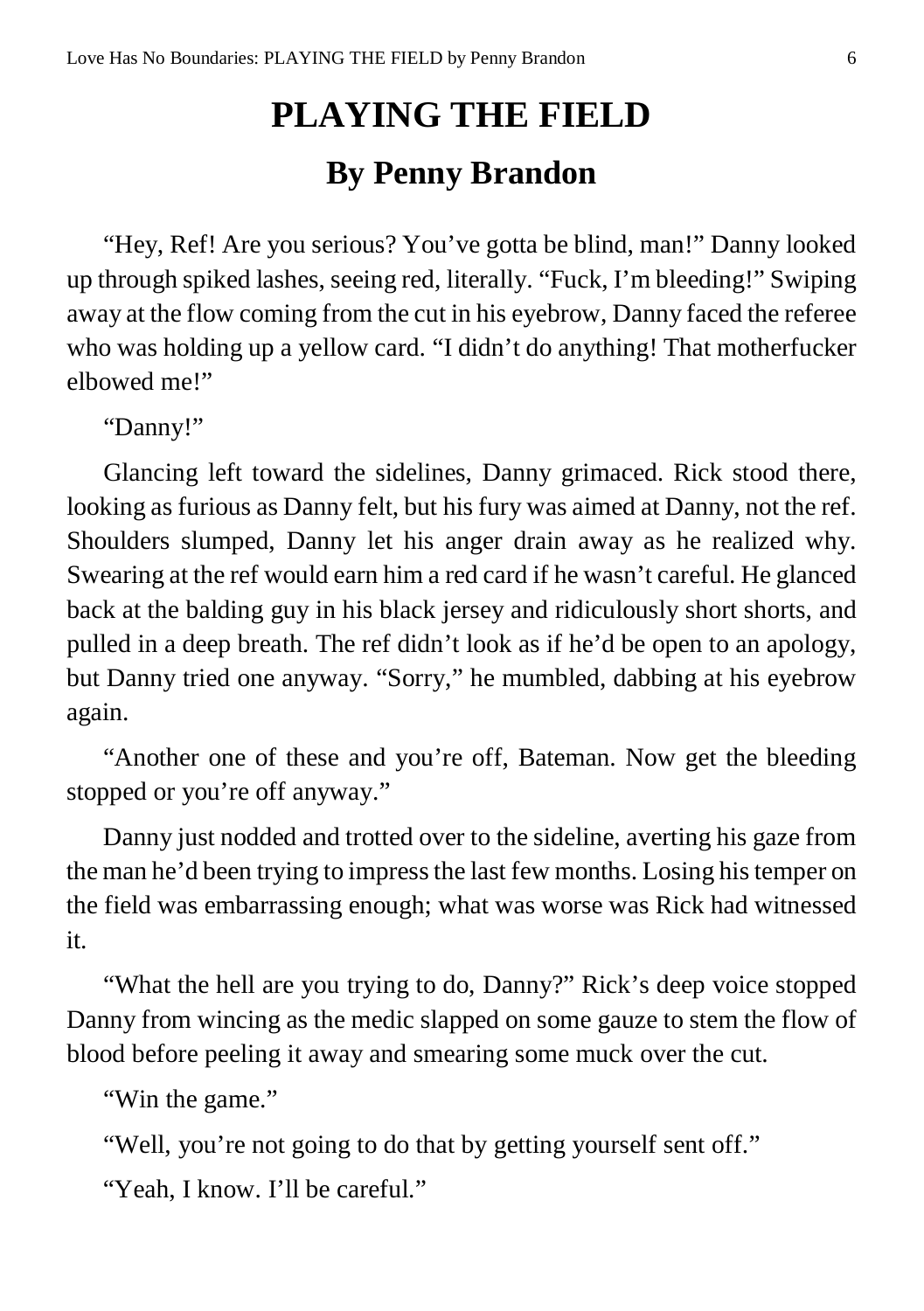"You'd better, or I'll pull you off myself, and you won't be going back on for the rest of the season."

"Coach!" Finally drawing enough courage to look Rick in the eye, Danny had to stop his normal response of sucking in a breath and letting it out on a soft moan. Every time he saw those deep-brown eyes, Danny wanted to grab the man and devour him. Mouth, cock, ass, Danny didn't care as long he had a chance to taste the man who was quietly driving him insane.

"Six more wins, Danny. That's all we need to sit at the top of the league."

"I know."

"Then get back out there and reduce it down to five."

As the medic stood back after doing his job, Danny started to turn to trot back onto the field. A light touch on his arm stopped him. "It doesn't look bad. You won't need stiches or anything." Danny wasn't concerned about the cut. He'd almost forgotten it, though he'd probably be reminded of it later when the game was over. What concerned him was that Rick was touching him; his warm fingers almost a caress as they rested on his forearm.

Body tightening in a way he couldn't control, Danny mentally wondered what would happen if he leaned in toward Rick and breathed in his scent. That might last him a few nights of fantasies, or it might wreck his chance of proving to Rick he was a good pick for the team.

Being gay and a sportsman didn't often go hand in hand, but Danny had decided being one wouldn't hinder him from being the other. Out, and proudly so, he nevertheless had to push himself harder than most when it came to proving himself on the field. Not that he wasn't a good striker, but opinions about his sexual orientation still wavered, and though he was never openly judged, he felt that sometimes he wasn't taken as seriously as others with his skill. That was, until Rick had chosen him above everyone else trying out for the position, and forever made him an idol in Danny's eyes.

However, Danny knew the difference between idolizing a man and wanting him in a bed with his ass in the air. It seemed Rick did, too, but Rick definitely didn't want anything to do with the latter, and he pretty much disregarded the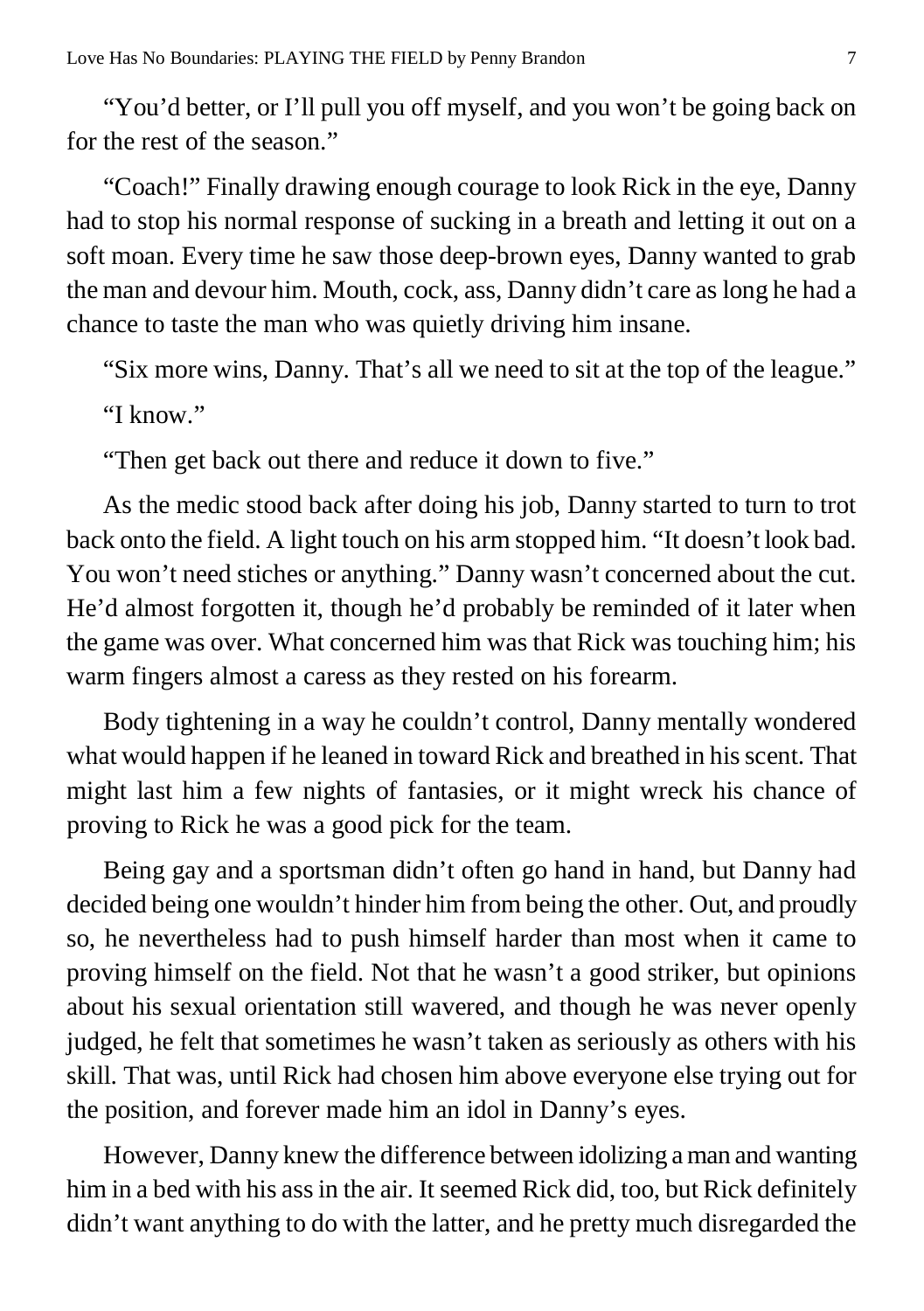former, which left Danny not knowing how to react to the man. He wasn't allowed to flirt, and he wasn't allowed to idolize, but every time he was close to Rick, Danny needed to do something.

Clearing his throat, he dared another look into those bedroom eyes and smiled. "It's all right, Coach, it's not my face guys think about when I've got them where I want them." With that, Danny turned and ran onto the pitch, feeling the burn in the middle of his back as Rick stared after him.

\*\*\*\*

Eyes closed, breath heaving, Rick Saunderssilently counted repetitions, all the while trying to forget the look in Danny's eyes, the words he'd said, and the smile that promised so much. No way could he give in to the desire burning through his body, or to the need tearing a hole in his heart. As the coach responsible for his team's successful rise in the A-league, he couldn't indulge in personal needs. The team came first. The game came first; everything else was secondary. And anyway, no one knew he was gay.

Maybe Danny did.

"Shit!" Losing count, Rick flopped back on the bench and threw an arm across his face. Of course Danny knew he was gay, it was in every glance, every touch, every smile he gave. He knew, and it was also obvious Danny was interested in him. Obvious to Rick anyway. Thankfully no one else had noticed; at least in that Danny had curbed his usual exuberant self and hadn't made an actual move on him.

Wiping the sweat off his face, Rick remained lying on his back. He didn't need to open his eyes to know he was alone in the gym. He only came here when everyone had gone home to their families, their lovers. It was easier that way, because then he had no one to distract him, to remind him he didn't have anyone to go home to. So he kept them closed and instead indulged in a fantasy he knew was as dangerous to him now as it was three months ago when he'd first surrendered to it.

Picturing Danny was easy; the man's image was printed permanently on his mind. However, what was a little harder was visualising him naked. Not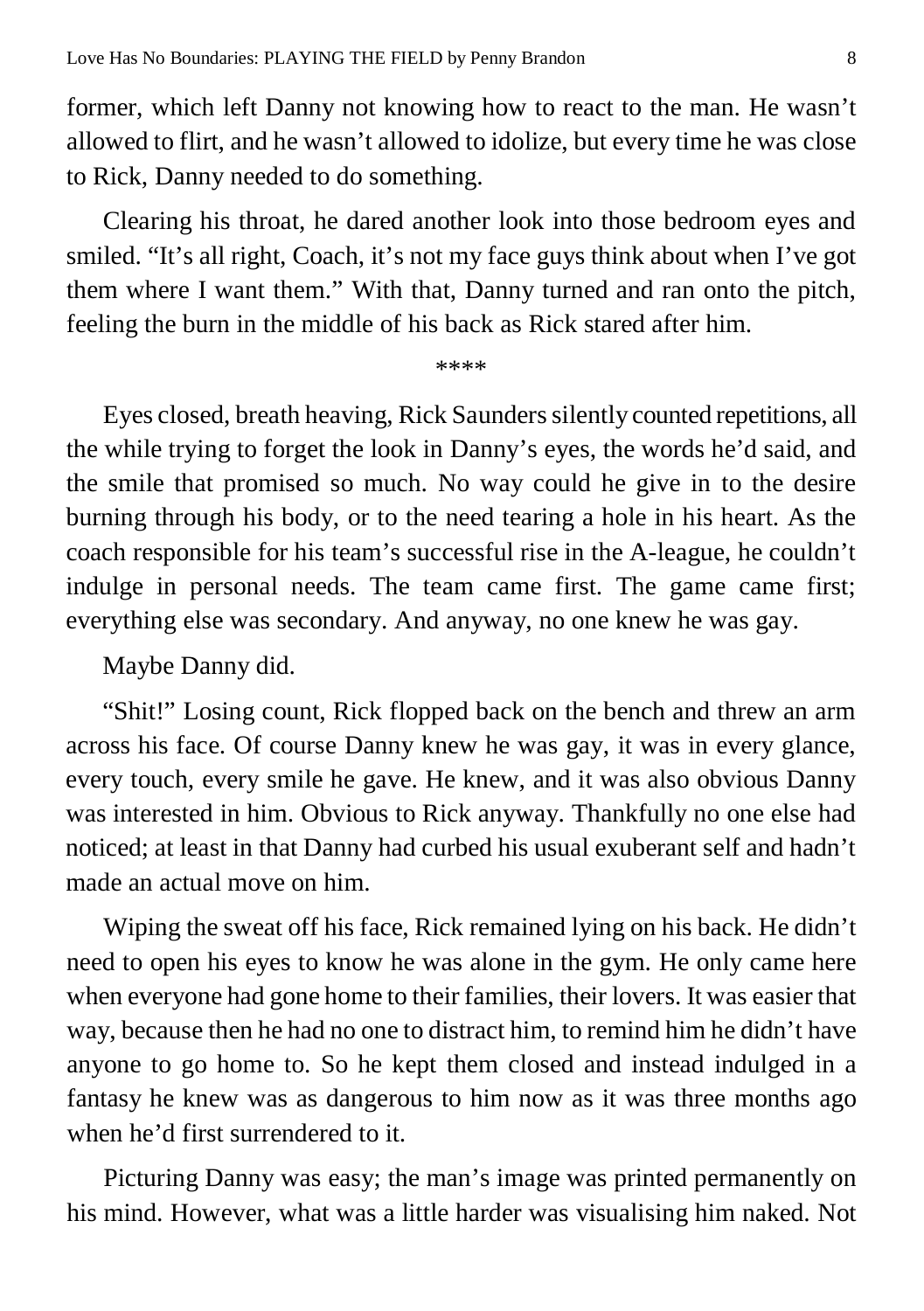because Rick had a problem with Danny standing in front of him with no clothes on, but because he had no way of knowing how long Danny's cock was, how it would look when hard, how Danny would wrap a hand around it and stroke himself. All that was pure imagination. Thankfully hisimagination was pretty vivid, so he drew upon it now and pretended Danny was straddling him, his cock already dripping, that smile on his face, and the same desire in his eyes Rick had seen aimed his way more than once.

Reaching into his shorts, Rick pulled on his dick, getting it hard, which didn't take more than a few seconds, not with the way he could almost see Danny leaning over him, closing the distance between them, bringing their cocks together.

Groaning, Rick pushed his shorts out of the way and moved his hand faster. He arched his back, muscles tensing, his feet planted firmly on the floor. Danny's scent seemed to surround him, that fresh tang which came from hard exercise, mixed with a dark musk Rick assumed would be the wayDanny would smell when turned on. He licked his lips, tasting salt, and wondered if that would be the way Danny would taste. He also wondered how Danny would feel, but before he could imagine more than just the tip of Danny's cock sliding into his mouth, his body tightened, his orgasm imminent.

Having never experienced anything other than the touch of his own hand, Rick still wanted to believe it was Danny's palm gripping him, pleasuring him, and it was that last phantom impression that tipped him over. A familiar tingle shot down his spine just before another familiar sensation hit his stomach and chest. Holding back on a cry of completion, Rick still moaned, softly whispering Danny's name—cutting it off abruptly the instant he heard the distinct click of the gym's door falling shut.

Snapping his eyes open, Rick almost fell off the bench as he hastily sat up, scouring the room to see who had entered. The room remained empty of everything but him and the gym equipment. No one else was there, yet Rick quickly realized someone had been.

Cursing, with fear pumping adrenalin into him far faster than any cliffhanger of a game ever had, Rick scrambled to his feet. Ignoring the sticky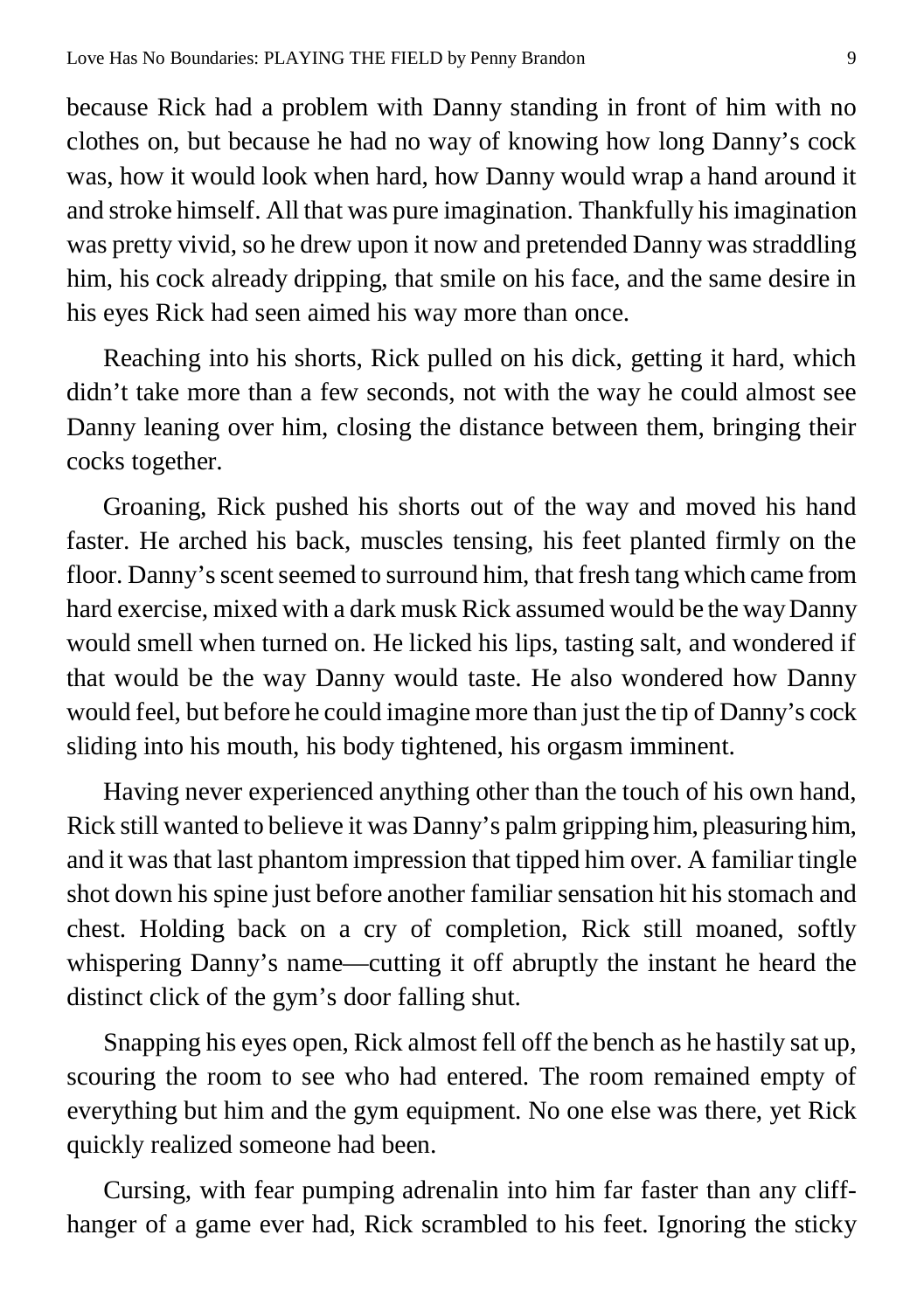mess on his skin, he threw on a T-shirt, then grabbed his bag and headed toward the door. He dreaded opening it, positive his silent witness would be waiting for him. Summoning up the courage, Rick pressed his hand against the door. It swung open easily, revealing no one on the other side or lingering in the passageway. His relief, however, was temporary. He had no idea who had been in the gym with him, or what their reaction to what they'd seen or heard would be, but whomever it was, whatever it was; it wasn't going to be good.

\*\*\*\*

Danny sat on the bench massaging his calf muscle while trying to discreetly eye up Rick. The coach was giving last minute instructions to Lawson, the goalkeeper, while everyone else filed out. Dannywaited, knowing he would get his chance the second Lawson left for the training field.

Rick glanced his way, then deliberately turned his back. Danny grinned, until he spotted the frown on Lawson's brow. Lawson didn't like him. Usually that wouldn't bother Danny. They played on opposite sides of the pitch, and they very rarely trained together, even though Danny was the team's best striker, but the dislike wasn't professional. Lawson disliked Danny because he was gay, so that made it personal.

Focusing on his calf, though in reality there was nothing wrong with it, he nevertheless knew the moment Rick stood alone in the changing room.

"You okay, Danny?"

Rick's concern, though unwarranted, had Danny smiling. "Yeah, just a knot." He stood and shook his leg, then put all his weight on it for emphasis. "It's fine."

"Are you sure? I don't want you going out there and tearing up a muscle." Rick took a couple of steps toward him, coming eye to eye.

Stomach flipping, though he managed to control that hitch in his breath as he met Rick's warm gaze, Danny nodded. God, he wanted to kiss him, more so after he'd caught him in the gym the other night. It had been pure torture walking away from the most erotic sight he'd ever seen, but he hadn't wanted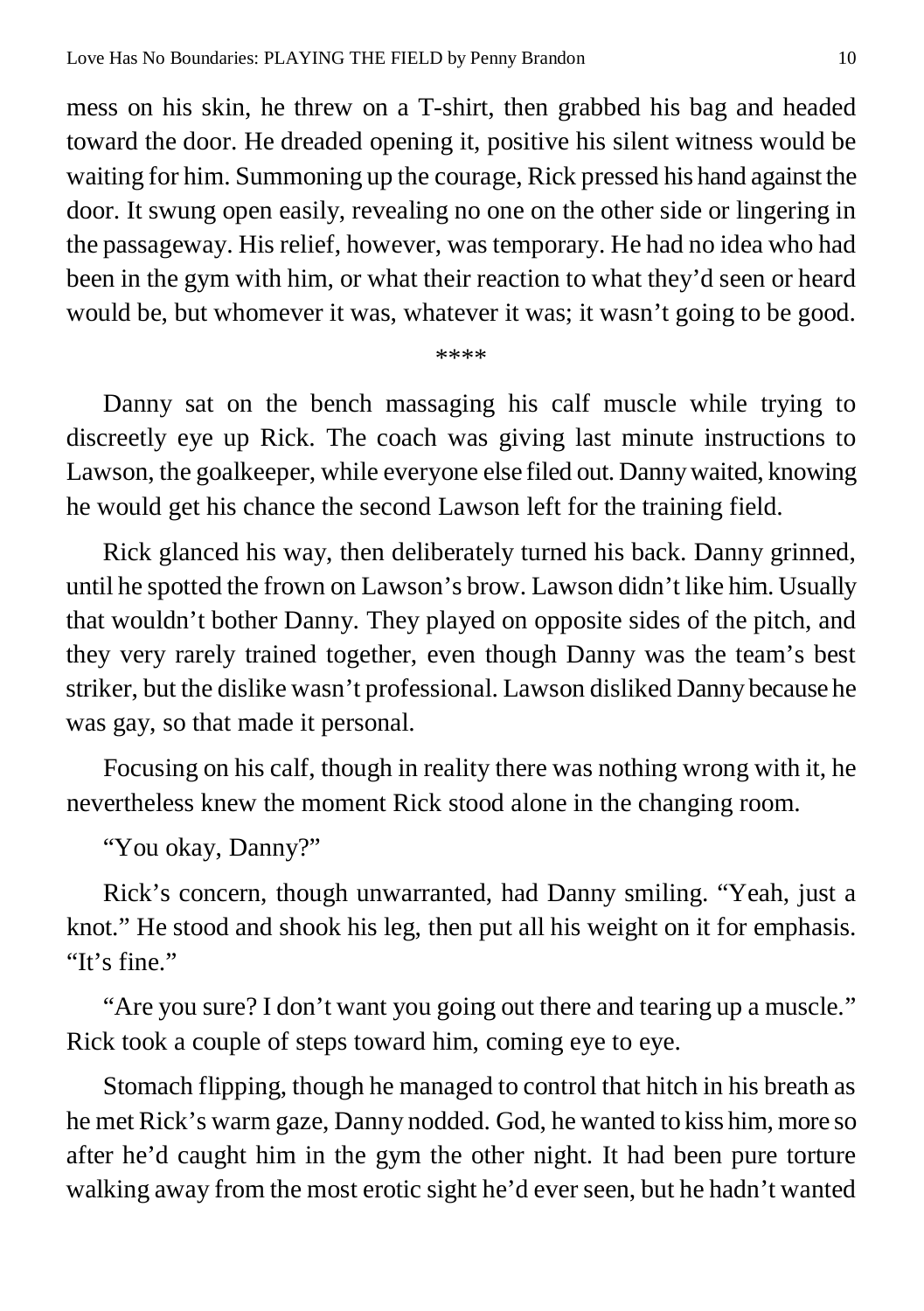to alarm Rick, hadn't wanted to confront him about the name Rick had whispered during his climax. Not then anyway. Now was a different matter.

He'd had time to think over the past couple of days, and time to consider his options. If he kept tiptoeing around Rick, letting the man pretend they didn't want each other, then it would remain that way forever. Someone had to grow some balls, and if Rick wasn't going to, then Danny knew he must.

"I think I'd like to come round to your place tonight," he said, forcing himself to keep his gaze steady and not allow it to drop to Rick's mouth.

"Pardon?"

"Your place. Tonight. I think it's time."

"What the fuck are you going on about?" If he hadn't just spotted Rick licking his lips a split-second before his eyes filled with desire, Danny would have believed Rick didn't know. As it was, Rick's cheeks tinted a light pink and he took a step closer, not further away.

"How about eight o'clock, after training?"

"You're not coming to my house." Rick's dark gaze raked Danny from head to toe and back again. The look in his eyes this time was fear. Danny knew that fear; it was the fear of discovery, of being found out. He'd got past it. Rick would too.

"Then come back to mine."

"I don't know what you're playing at, Danny, but whatever it is, stop it."

"I'm not playing at anything. I want you, and you want me—"

"No."

"I'm not blind, Rick; neither am Istupid. If you didn't want me, you would have walked away by now. You wouldn't be standing here, waiting for me to convince you it's okay."

"Convince me that it's okay to lose my job and the respect I've earned as coach? Not in a million fucking years, Danny."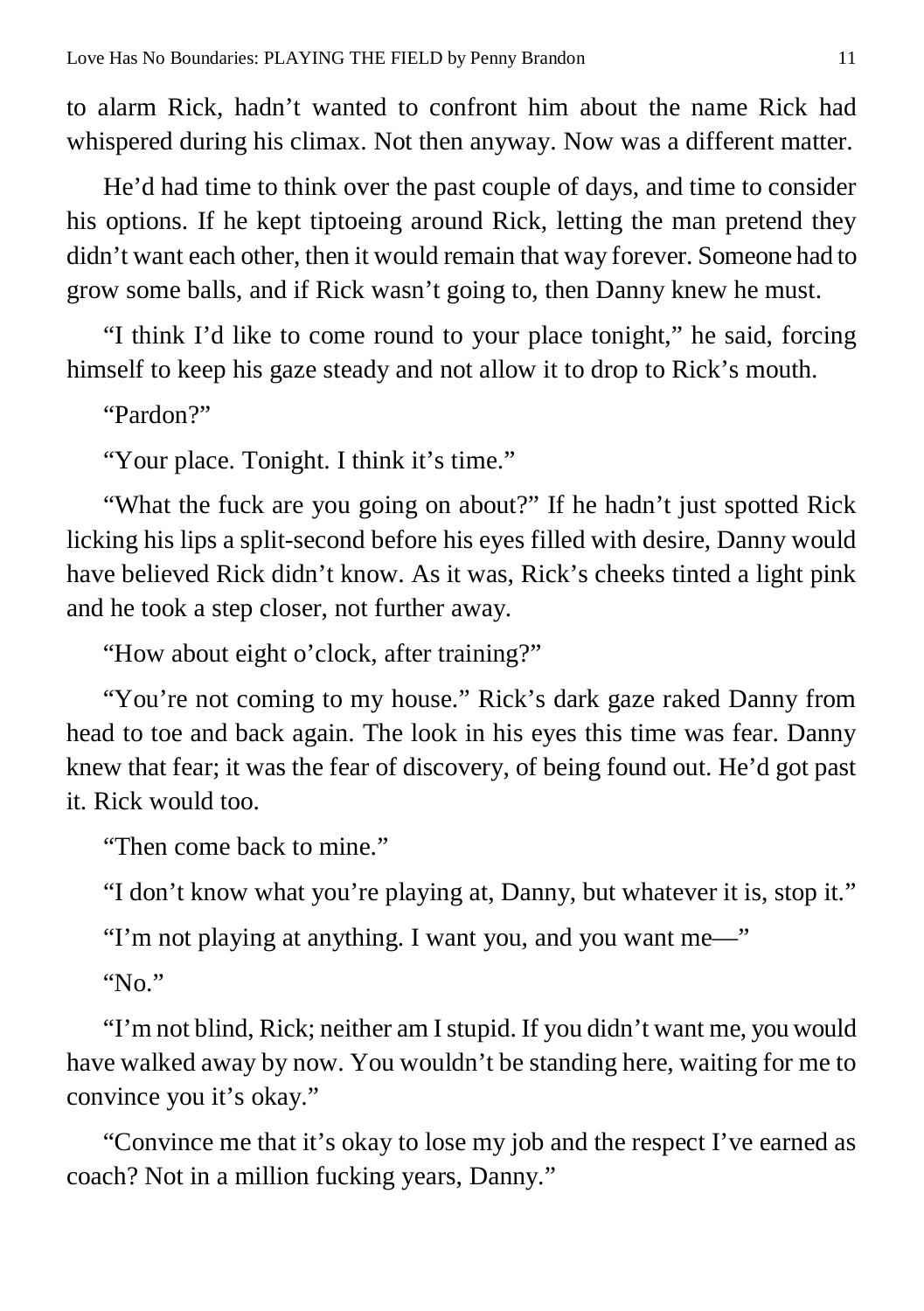Blowing out a breath, Danny fought back a grin. At least Rick had finally admitted to being gay, even if it was in a round-about way. "It's not like that, and you know it. You can't get fired from your job because of your sexual orientation, Rick. And would you want to lead a team of men who couldn't respect you for who you really are?"

Shaking his head, Rick ran a hand through his hair, but he was mute as he stared at Danny. There was a war going on inside that head, a war of desire and denial. Danny waited to see which one won, not sure how much more he could push. When Rick started to walk away, disappointment tore at Danny; not because he wasn't going to get what he wanted, but because Rick wasn't.

"No one will know why I'm there," he challenged as a last resort.

Rick stopped, but he didn't meet Danny's eyes. "Everyone knows you're gay."

"So? That doesn't mean they'll automatically think you're gay. Even if you are." Danny waited to see if Rick would deny it again. It really was pointless. Danny only needed to remember Rick in the gym, hard cock in his hand, body tight, moaning out his name, to know how pointless it was.

Jaw tight, uncertainty written in every line of his body, Rick stood motionless. Realizing they were at an impasse, Danny sighed. "I'll be at your front door at eight. It's up to you if you want to let me in."

\*\*\*\*

Despite expecting it, Rick jumped when he heard the bell ring. He didn't need to check his watch to know it was dead-on eight o'clock. If nothing else, Rick had to admit Danny was punctual, and persistent.

He glanced at the door, as he had every night for the past week. He wasn't going to open it. He couldn't. To do so was to admit he'd lied to Danny. He didn't fear losing his job. What he feared was losing his heart.

Three minutes after the first ring came a second. Rick closed his eyes and tried not to imagine Danny standing outside his door, waiting patiently, or impatiently.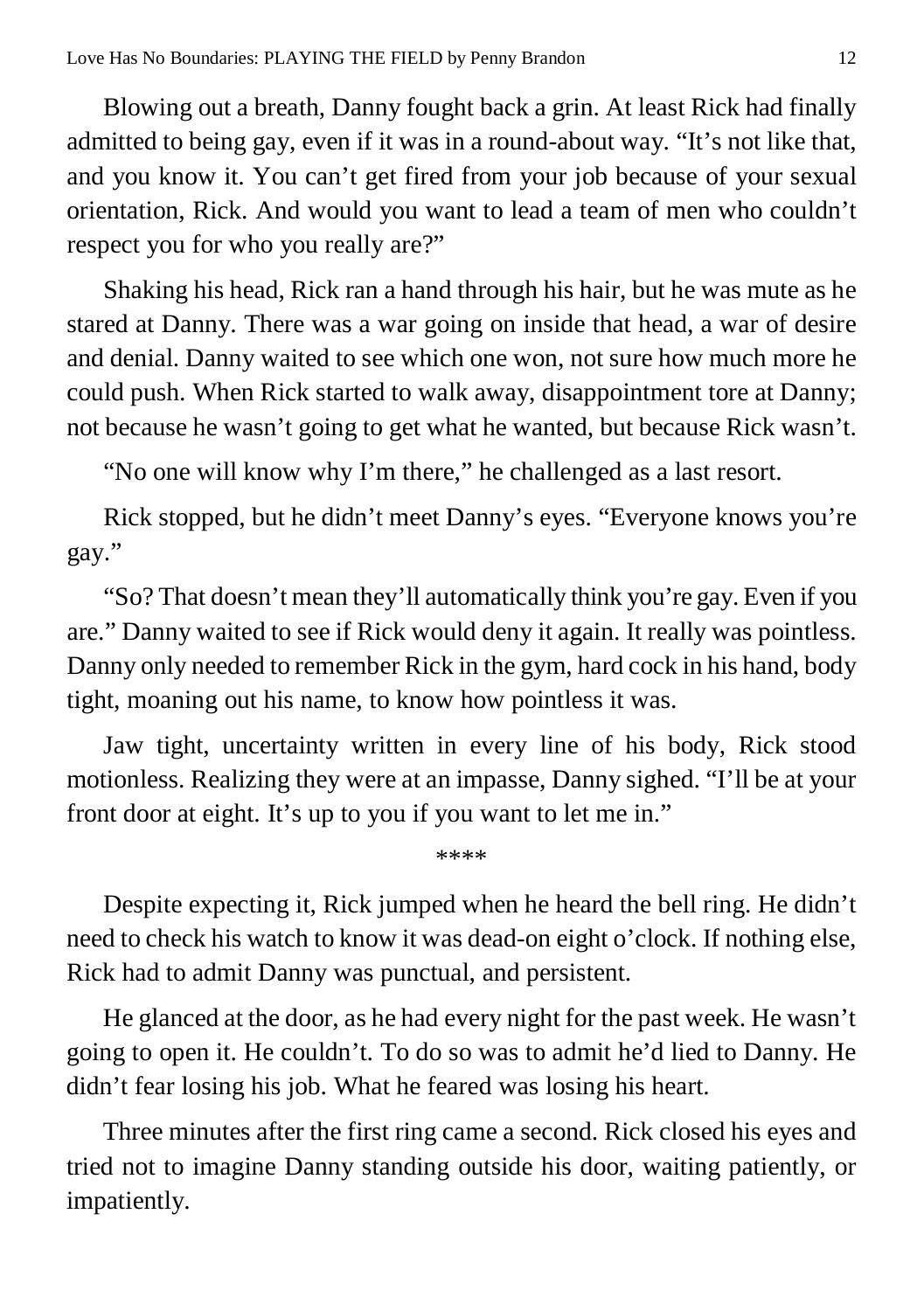It had been impossible to avoid him during the week. Their work day was intricately interwoven, but Rick had done his best not to be alone with him, or to look at him directly. Yet he'd felt Danny's gaze on him whenever they were together, as hot and as potent as a physical caress, causing his skin to pebble, his heart to beat faster, and his groin to tighten in ways he couldn't control.

"Dammit, Danny, stop. Please stop." His whispered entreaty came after Danny rang for a third time. Another minute and Danny would walk away. In the week he'd been trying to persuade Rick to allow him in, that had been his routine. That minute was always the longest, because that was when Rick was at his weakest.

He wanted Danny—wanted to kiss him, hold him, touch him, wanted to plunge into his utmost fantasy, one which had continuously built over the past few months, but one which he knew could never be fulfilled. Insecurities kept Rick rooted to the spot, even when he heard Danny's retreating footsteps. It took every ounce of willpower not to go after him, to not succumb to the need that tested every personal restraint he'd ever inflicted upon himself. But this wasn't about a physical need; it was about an emotional one.

When his phone beeped to indicate he'd gotten a message, Rick picked it up, hesitating only a second before reading what had been sent.

#### *Can we just talk, please?*

It was from Danny. For some reason, Rick wasn't surprised Danny had changed tactics, but this could only be a delaying one. Danny'sinterest in him wouldn't last. Eventually Danny would find someone else to play with, and then he'd leave Rick alone. That, however, wasn't the comforting thought it should have been.

Rick knew it was best to ignore the message, but there was something about it that implied desperation, as if Danny really didn't understand why Rick was saying no to him. Giving in, he typed back.

*There's nothing to talk about. You've got my answer. It's the wrong answer, Rick. Just talk to me. Tell me why.*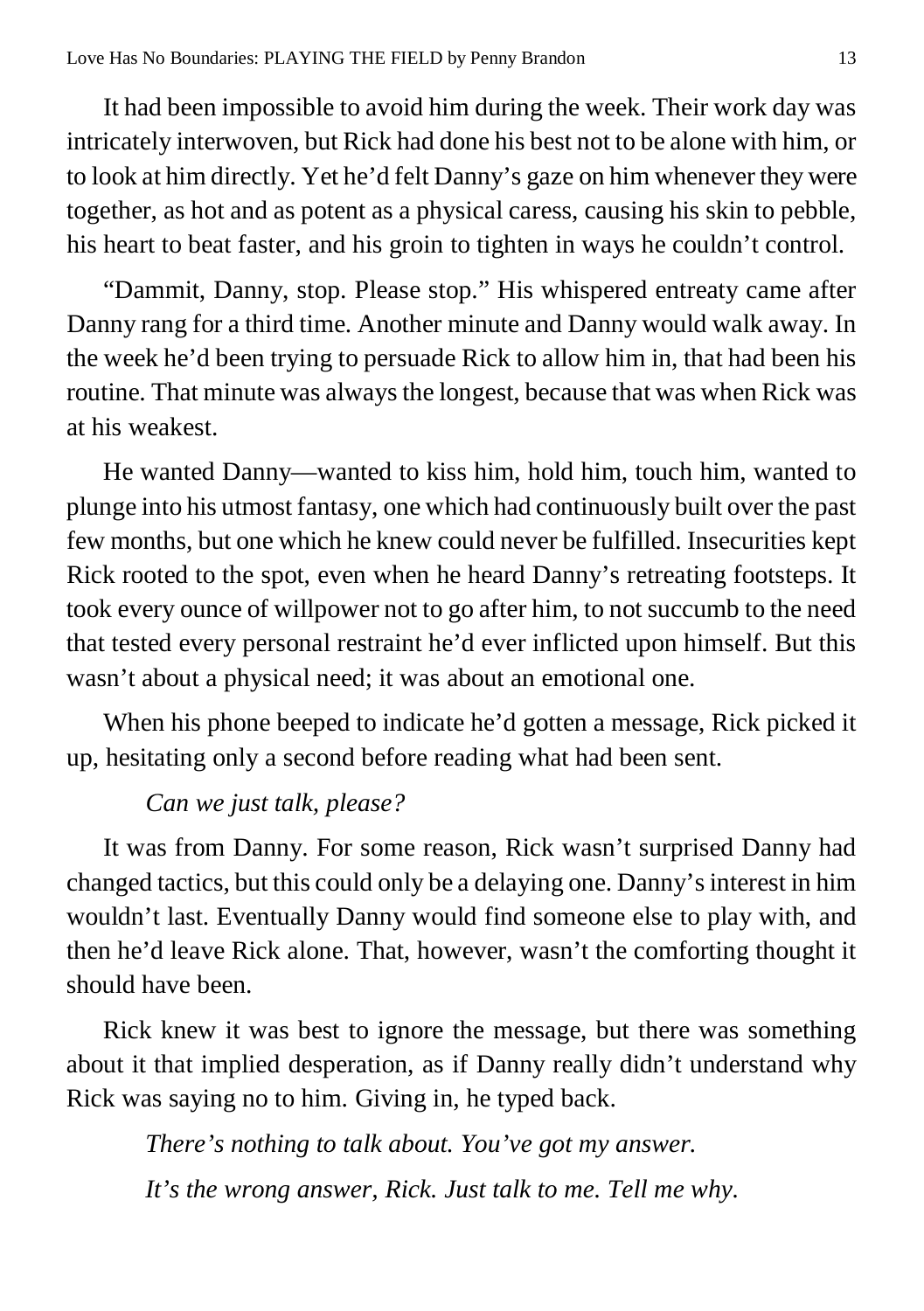#### *Because you'll hurt me.*

Seconds later there was a loud banging on the door. Startled, Rick dropped his phone, even before he registered what his subconscious had given away.

"Rick! Rick, let me in."

Panic flooded Rick's limbs, and in reaction, he quickly pulled open the door to stop Danny from shouting any further and alerting the neighbours. "Shut up!" he said, grabbing Danny by his shirt and yanking him into the house. He slammed the door and leaned up against it, cursing as he realized what he'd done. Danny stood inches away, his eyes wide, confusion etched upon his face.

"What do you mean I'll hurt you?"

Shit! How could he have been so stupid? What idiotic thing compelled him to answer Danny so honestly? "You have to go," he said, pushing himself away from the door. Expecting Danny to move back, he was surprised when Danny stood his ground.

"I'm not going anywhere." As if to prove his point, he threw his keys on the table situated next to the wall.

Rick wished that were true, but he'd already said too much, and he wasn't going to make it more difficult for himself. "You have to. You can't be seen here."

"You're kidding."

Holding onto his excuse of earlier, Rick forced strength into his voice he didn't really feel. "You know what will happen when people find out."

"Yeah, they'll say it's about time. Rick, I don't know if you're aware of this or not, but people have already begun to talk, and it hasn't all been negative."

Looking straight into bright-blue eyes, eyes he'd been dreaming of staring into just as he was about to come, Rick found it hard to concentrate on what Danny was saying. "What?"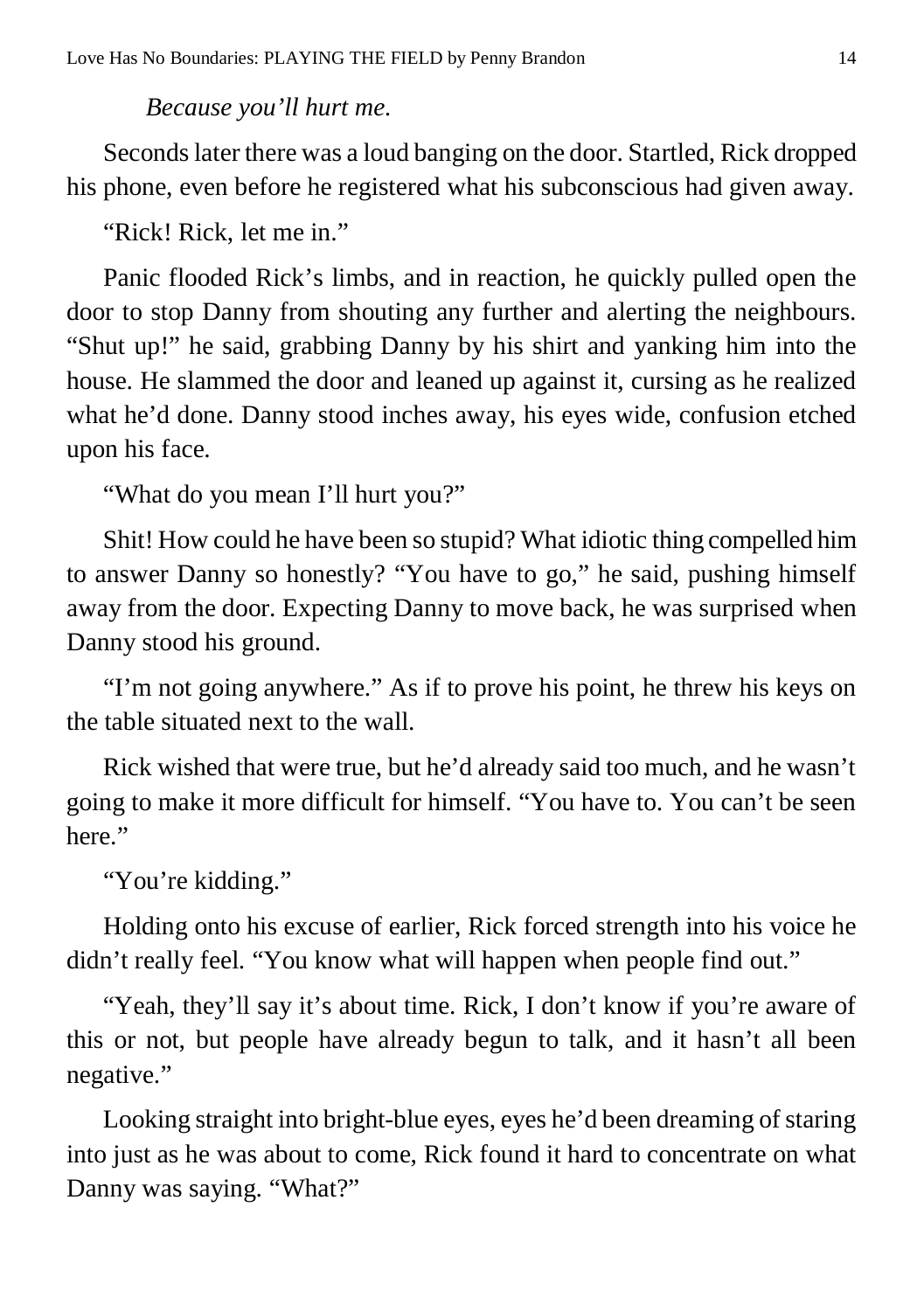"It doesn't matter. What does is why you think I'll hurt you."

Feeling hisskin prickle as heat rushed from head to toe, Rick thought back to every single reason he'd thought Danny wouldn't be right for him, but he wasn't sure how he was supposed to voice them now. Danny needed to hear something, however, so Rick gave him the one he reckoned Danny couldn't argue with.

"I don't do casual."

"Who said I wanted casual?"

"You have a reputation for it, Danny."

"Years ago, maybe, but that's changed as I've gotten older."

"You're twenty-seven."

"Exactly, and I'm ready to settle down."

Settle down? Yeah, as if that was likely. Just before Danny had transferred from his old club, there had been rumours in which Danny had been caught in a three-way in the dressing rooms. Rick didn't try to hide the sarcasm in his voice as he mocked Danny's statement. "So you're looking for Mr. Right?"

Danny's eyes locked on his, and the inches that separated them became a chasm. "Yes, I am. And I think I've found him."

"No." Rick didn't want to believe what Danny was telling him, *if* that's what Danny was telling him. He didn't want to believe it, because he didn't want to start hoping.

"Yes. God, Rick, I've been waiting for you to come round, to admit you want me." The light lift of Danny's mouth showed both warmth and slow understanding. "But you wouldn't, because you thought I only wanted sex, didn't you?"

"What else was I to think?"

"You could have asked me. Could have opened up to me. Instead you've made me constantly question whether I was good enough for you." Something in Danny's eyes darkened. "*Am* I good enough for you?"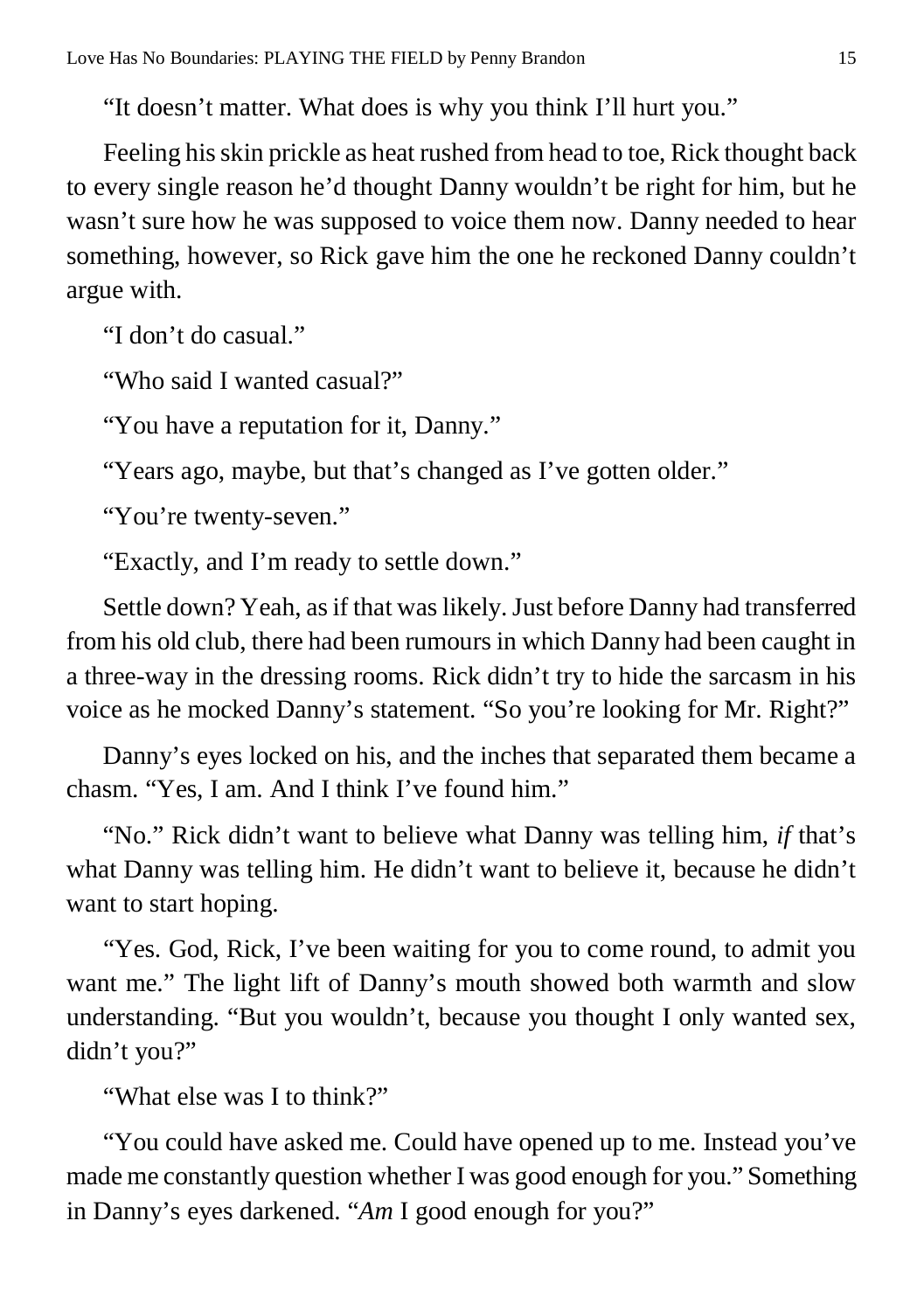Heart not beating to a rhythm Rick was used to, but knowing he couldn't give Danny the answer he wanted, what he probably deserved, he prevaricated. "I don't know you."

"No?" Danny's smile widened, and he closed the chasm between them. Being this close to Danny, Rick's body had a mind of its own. Instead of pulling away, he allowed Danny to gently draw him closer.

"You picked me," Danny said. "You've studied my game, my tactics, my reactions. You know how I work in a team, how I lead, how I play. You know I don't like to let anybody down, that I try my hardest to do the right thing. You know I've struggled, I've hurt, I've triumphed." Danny lifted his hand and placed it at the back of Rick's neck. Rick shuddered at the light touch, leaned into it. "You picked me, Rick. You know me."

Maybe, but did he know all of him? The most important part of him? Scared beyond measure, afraid to give in, Rick still couldn't push Danny away, not anymore. The thing was, Danny knew it too.

"Have you ever kissed a man, Rick?"

"No."

"Do you want to?"

Rick was sure he didn't need to answer, but he gave Danny one anyway. "Yes."

"Me?"

"Only you."

Still scared, though knowing it was do now or forever regret, Rick didn't move as Danny brought his mouth to a bare millimetre away. Anticipating his kiss, wanting it more desperately than he'd wanted anything in his life, Rick almost whimpered when Danny didn't close that final, infinitesimal gap.

"You're trembling." Danny's breath whispered across Rick's lips. He licked them, but tasting Danny second hand wasn't enough. He moaned, right before he pressed his mouth to Danny's, and understood why it was he had to make that ultimate decisive move.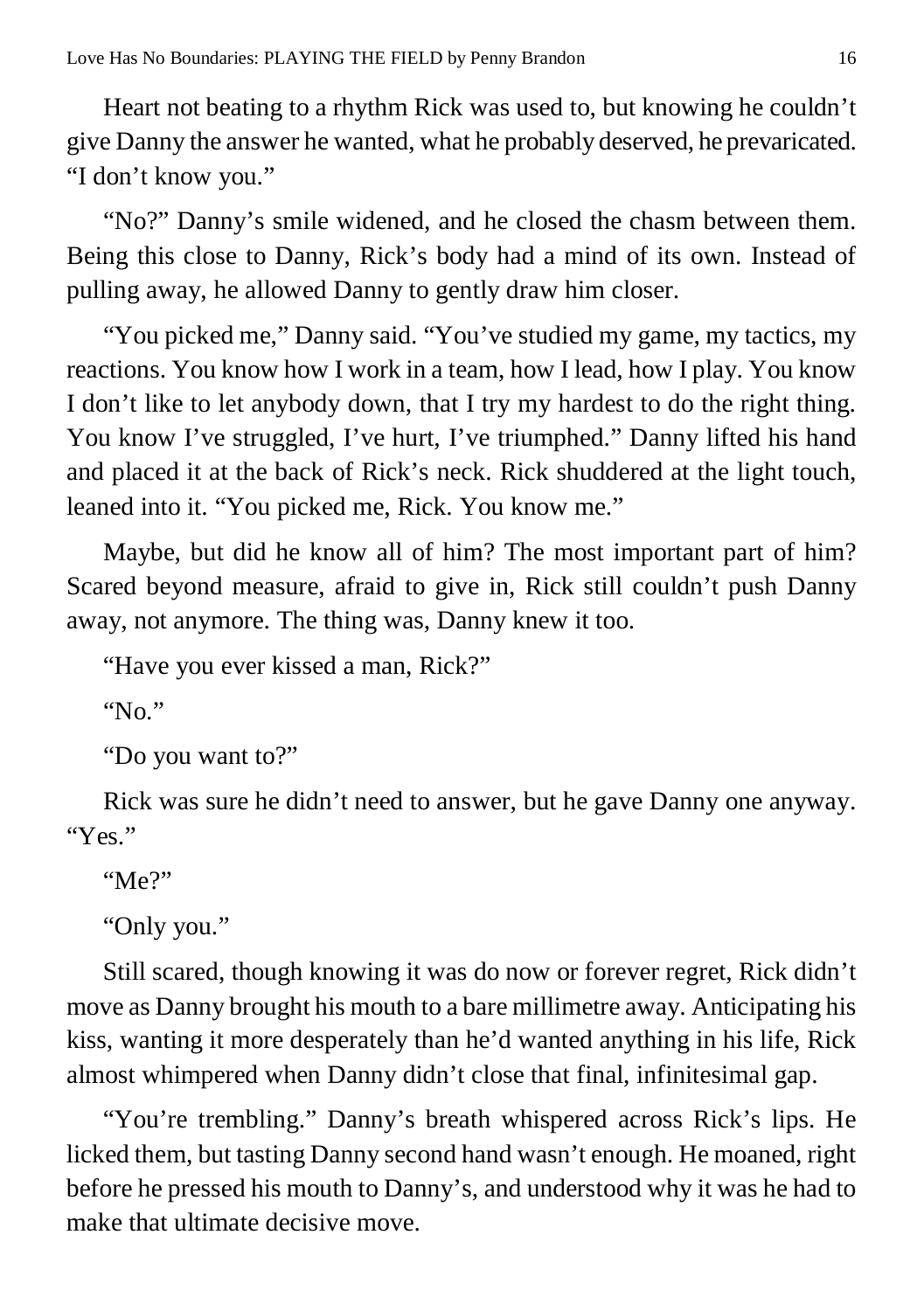#### \*\*\*\*

Surprised at how much effort it took to stop his legs from collapsing beneath him, Danny also had to stop himself from devouring Rick's mouth. God, he never thought he'd taste that good, or feel so right. Though tentative, the way Rick parted his lips and slid his tongue against Danny's had him groaning and allowing Rick inside.

Slanting his head just a little, helping Rick, Danny hesitated before pushing up against the man's hips, not sure how Rick would take it. Rick sucked in a short breath and awkwardly pulled back to look at him.

Brown eyes suddenly narrowed, and Danny thought Rick was going to start denying this was what he wanted again. Instead, Rick moved toward a short hallway that turned off to the right. Danny noted a large room on the left which he assumed was the living room. On the opposite side were the bedrooms, and as Danny followed, nerves fluttered through his stomach.

Though he'd anticipated this moment for so long, he also dreaded it. He'd been serious when he'd asked if Rick thought he was good enough. Rick hadn't answered, not in the way Danny needed, and he worried he'd never really be what Rick wanted.

Entering the bedroom, he paused at the sight of Rick slowly peeling off his shirt. Mesmerised, Danny watched, half-wanting to go to him, but enjoying the show as each patch of skin, each long limb, each cord of muscle was revealed.

When Rick finally stood beside the bed, naked, Danny managed to pull himself out of a lust-induced stupor and, without any preamble, pulled off his clothes and let them pool around his feet. Rick turned to look at him, nervousness written in every line of his body.

Closing the distance between them in just a few short strides, Danny placed his hand on Rick's arm. Muscle bunched beneath his touch as Rick almost flinched. Not all that surprised, he slid his hand up to Rick's shoulder—mostly to steady him, but partly because touching Rick wassomething Danny needed to do.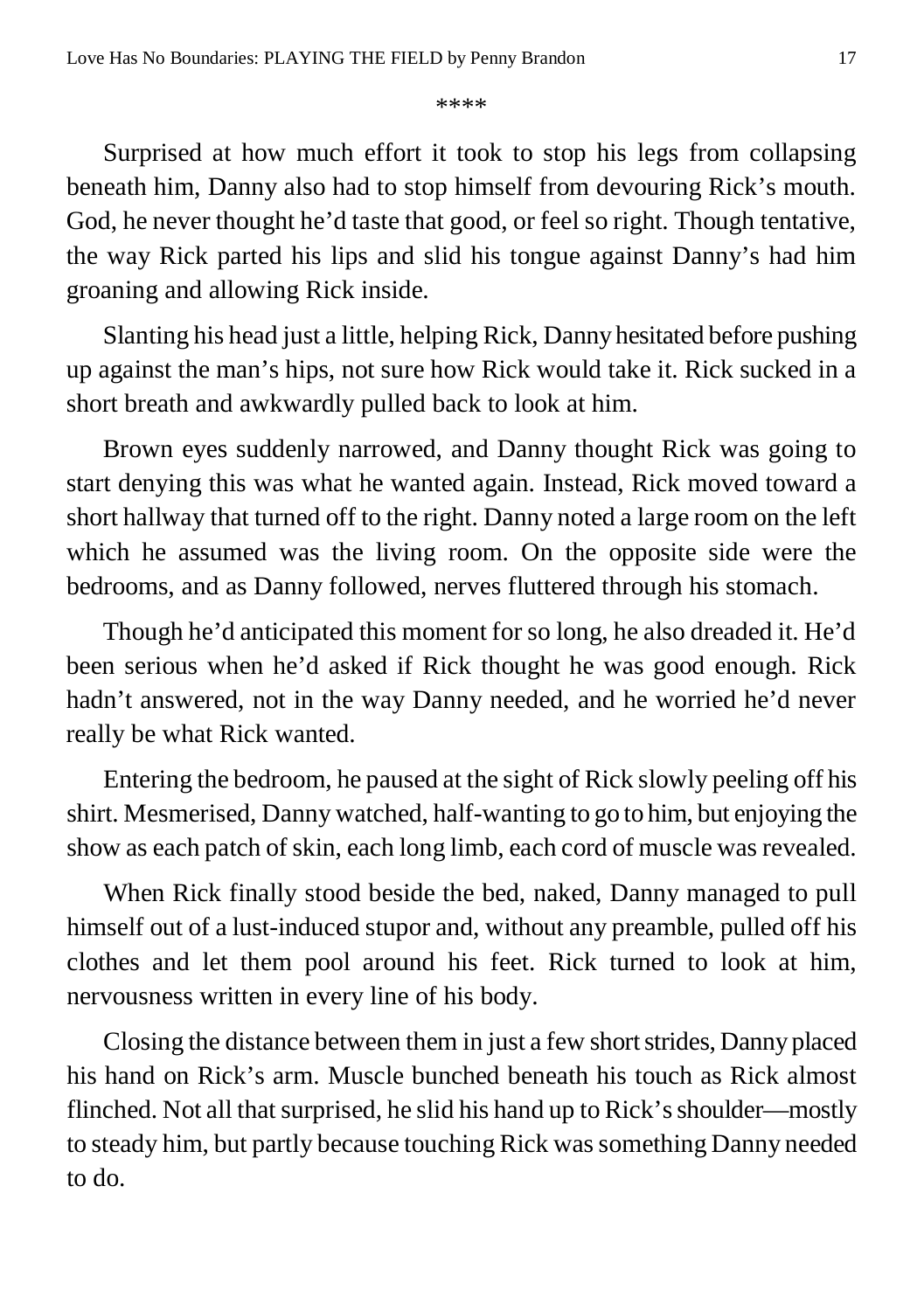Rick's skin was so soft, but it barely held in the tension that stiffened his body. Slowly curving his arm around Rick's waist, gently sliding their hips together again, Danny was all too aware of how careful he had to be, how cautious. One wrong move, one wrong word, and all this could be over.

However, the feel of Rick, the hard length of him pressed alongside Danny's own aching cock almost had him throwing caution to the wind. He released a slow groan and tightened his hold, grinding up against Rick a little harder. Rick's low moan had Danny ready to push him down to the bed, but he held off—just.

Instead, he leaned in to kiss Rick, relieved when Rick kissed him back. At least he was okay with having their mouths joined. All Danny needed to do now was convince Rick to get their bodies joined.

Rick's lips were warm, and soft, and this time more demanding. Once again Danny opened up for Rick, feeling that silky glide of his tongue and losing himself in the sensation of it. When he felt Rick's arms sliding around him, holding him, Danny couldn't help but relax a little, until Rick pulled back to stare at him. Uncertainty still lingered in Rick's eyes, something Danny was experiencing himself, but his uncertainty lay in a different place.

"You don't have to do this," he said, offering a way out, even though it would hurt like hell if Rick changed his mind.

"No, I want to. With you." Danny wasn't going to ask Rick if he was sure. He only had so much restraint, and having Rick in his arms like this was pushing it to the limit.

"Then can we get on the bed?"

Rick's smile was answer enough, so Danny hauled himself into the middle of the firm mattress, lying on his back. Rick slowly climbed on after him, but he did it self-consciously, as if he worried any move he made would be the wrong one.

Spreading his thighs, Danny urged Rick between them. "Touch me," he instructed. Rick's gaze flicked to Danny's cock, just before he licked his lips and took a deep breath.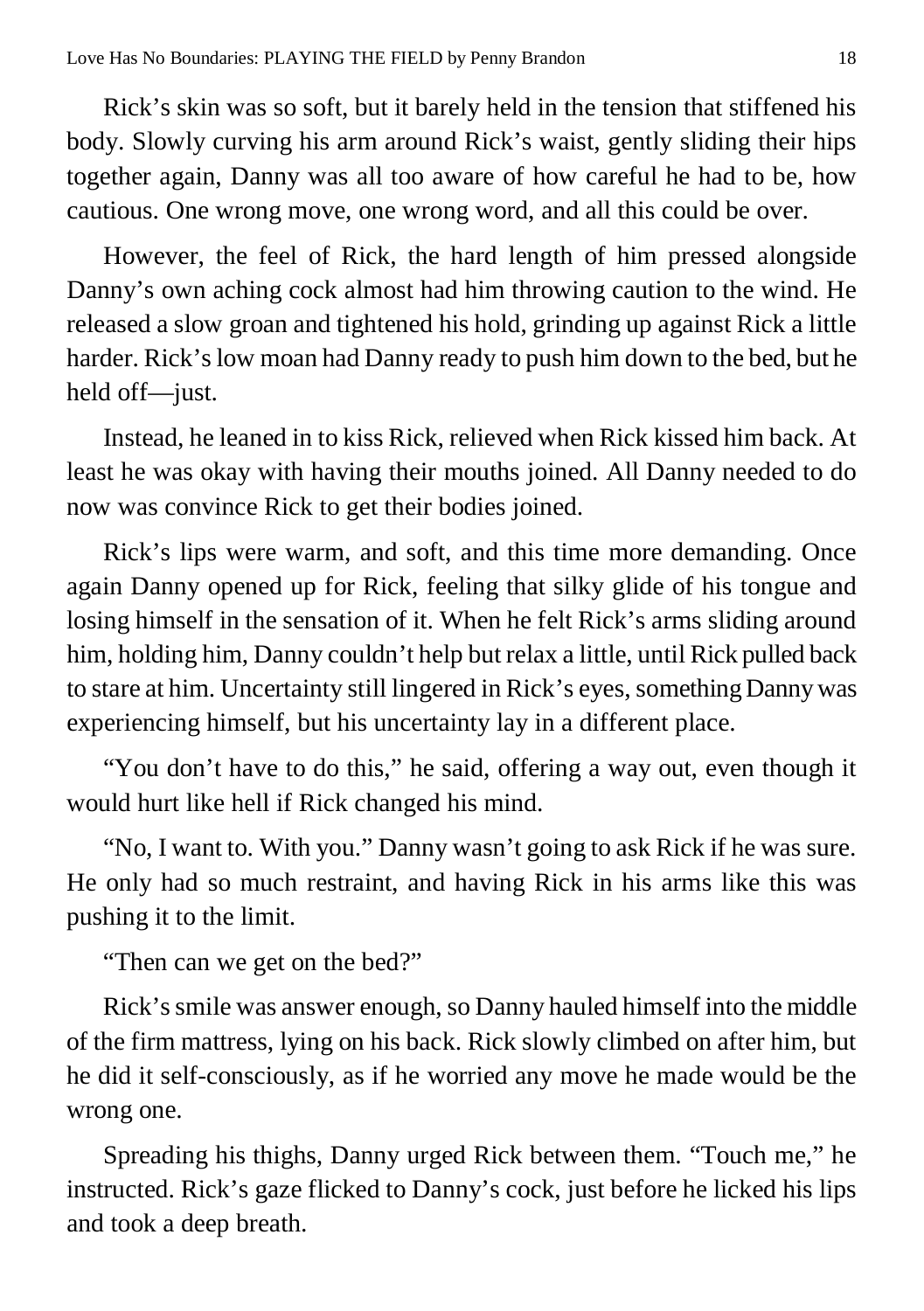Expecting Rick to shyly reach for him, he was pleased when the hand that wrapped around him was both firm and confident. Precum already oozed from the tip of Danny's cock, and as Rick slid his thumb across the top, they both groaned.

"You feel so silky, and hard, and I can't believe I've denied myself this." Rick's low tone rumbled through Danny's body, causing his stomach to tighten and his heart to trip. Or maybe it wasn't Rick'stone, but the look in his eyes as he lined up their cocks and gripped them both in his callused palm. "Want you," he said. "Wanted you so much for so long, Danny."

"I know," Danny whispered, instinctively pushing up into the tight grip. "I've wanted you for a long time, too."

Dark eyes, blown with both lust and a much deeper need, regarded him carefully, then Rick nodded as if he finally accepted the inevitable. Danny pulled him down for another kiss, relief making him a little rougher, but Rick didn't seem to mind. In fact, he squeezed them both hard, before starting to rock his hips.

Perfect friction—as well as a sharp tingle racing down his spine—had Danny closing his eyes and arching his back.

"Don't. Don't close your eyes. I want you to watch me when I come."

Under that directive, Danny had no choice, but he didn't want Rick coming yet. Not like this. He slid his fingers into Rick's short, thick hair, stopping him. "Do you have supplies?" he asked.

Rick's low curse told Danny two things. One, Rick knew why Danny was asking, and two, no.

"I've got some in my bag," he offered.

"Your bag?"

"In my car."

"No. You're not going out to your car."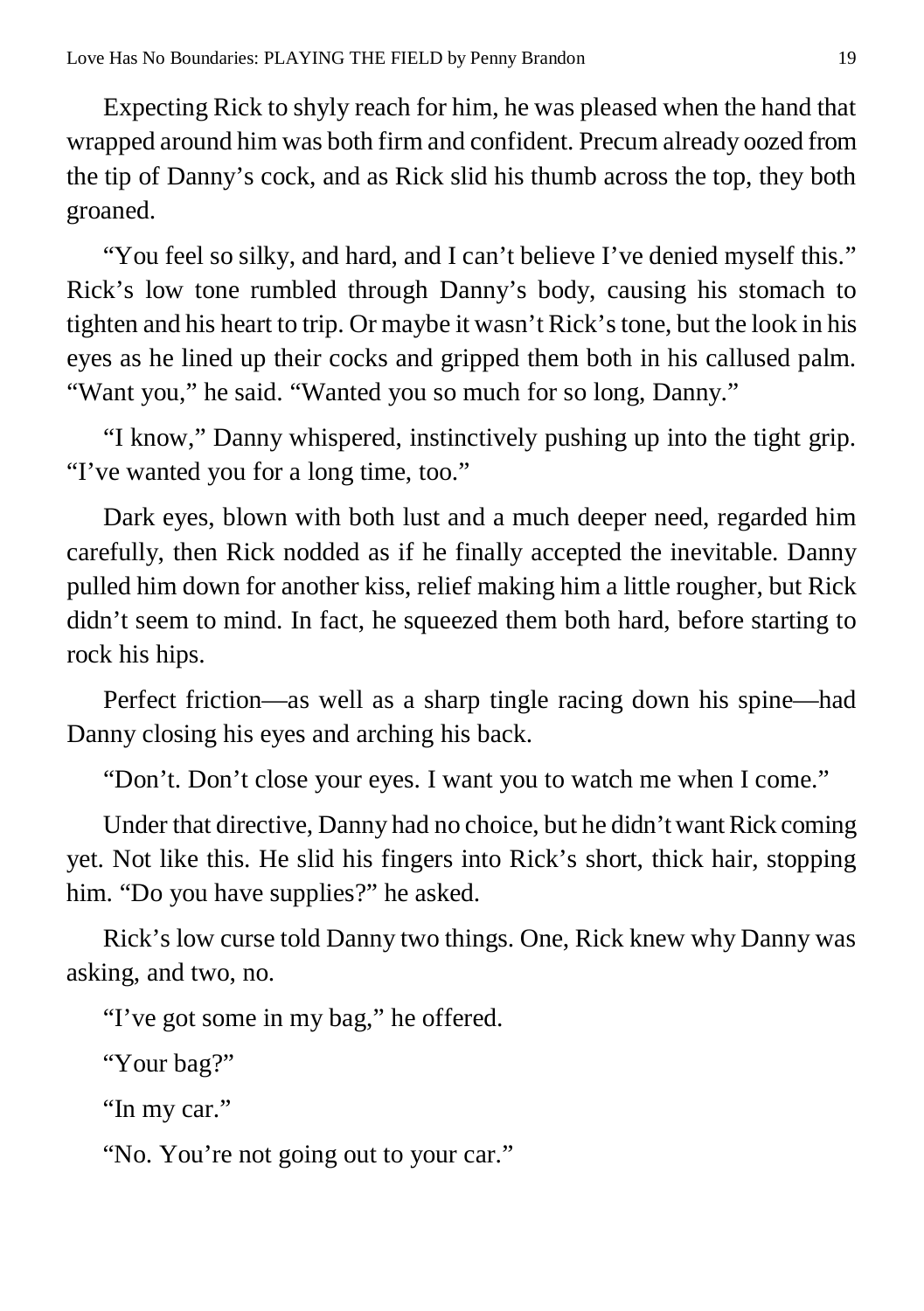"Because someone might see me?" Danny asked, knowing exactly what was putting that look of fear back in Rick's eyes.

Rick moved out of Danny's hold, sitting back on the bed. Danny instantly felt loss and regret. Rick wasn't going to continue this, not now, not ever.

"Rick—"

\*\*\*\*

Rick shook his head, silencing any argument Danny might have. "Just give me a second." He hadn't thought of that, hadn't realized Danny would want to fuck him, which was stupid, really. Danny was the type of man who would take others, not allow himself to be taken. The thing was, so was Rick. He'd only ever envisaged himself inside Danny, not the other way around. Shit. What the hell was he supposed to do now?

Staring at the man who looked both stricken and resigned, Rick knew he had to make a decision. A new one.

He slid off the bed and grabbed his jeans. "Stay there," he said to Danny as he headed out the bedroom door.

The moment he let Danny in, he knew it was over for him. Resistance was asfutile as him thinking he could ever play soccer again. He had accepted one; he may as well accept the other. Danny wanted him, and he wanted Danny, and no matter how much he thought he could deny it, or hide from it, he couldn't.

Grabbing Danny's keys from where he'd left them, Rick ignored the prickle down his spine and opened his front door. The house was secluded to some extent, but an unknown car in his driveway would garner some attention, and if it was left there all night it would start speculation. It wasn't as if he was newsworthy, but with the team so close to winning the league, reporters were looking for interviews, and it wasn't uncommon for one or two of them to be waiting in the morning for him to arrive at the stadium. It also wasn't out of the question for someone to be waiting outside his house, and if they saw the car…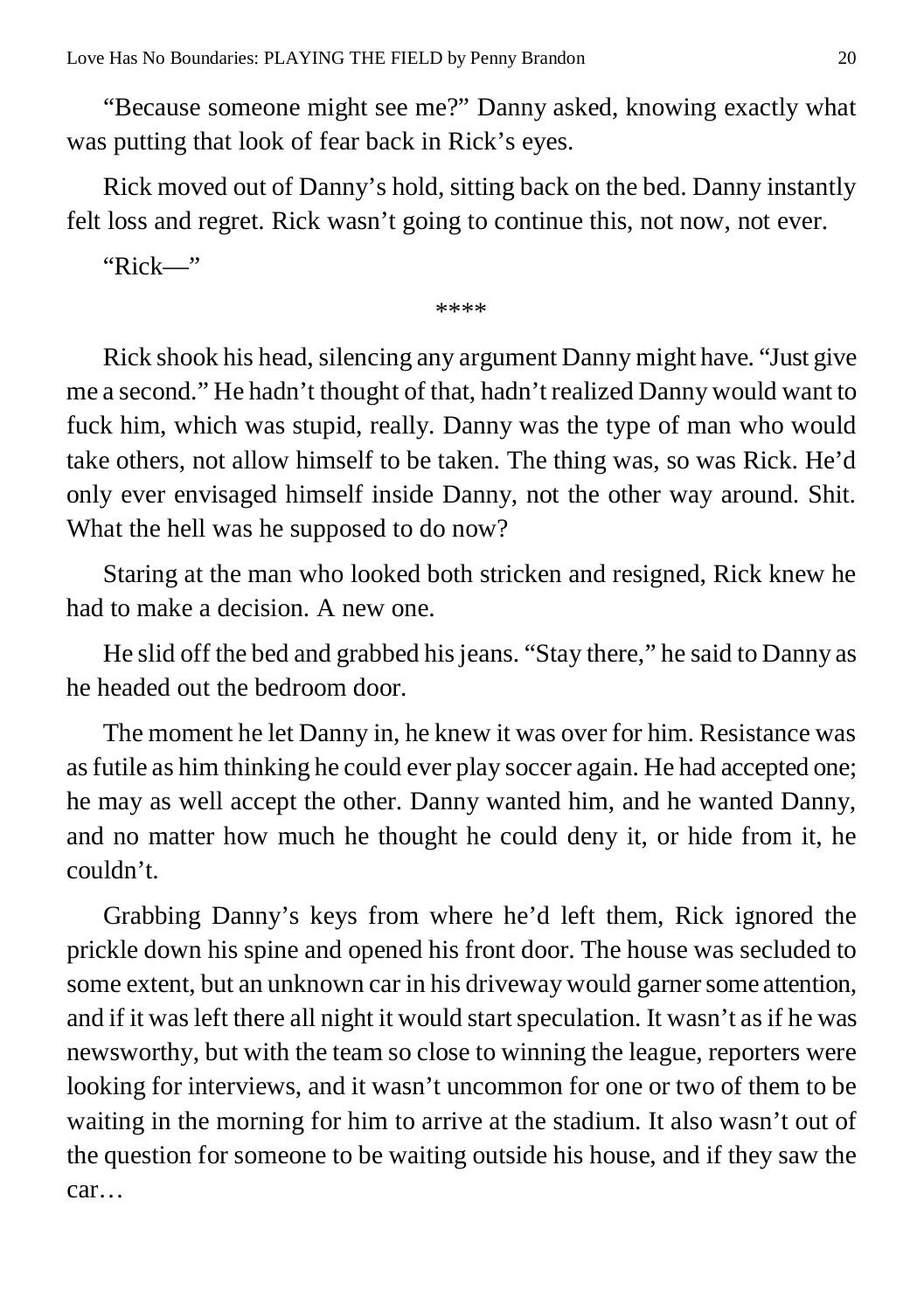Pushing back the fear of discovery, and the look of disappointment he'd seen in Danny's eyes when he'd moved away from him, Rick opened up Danny's car and grabbed the bag sitting on the front seat. He almost laughed as he realized Danny had packed for an overnight stay. Even after a week of Rick not opening the door to him, Danny hadn't given up. Rick should have known he wouldn't; he never gave up when playing a game.

Pausing, bag in hand, Rick had to stop himself from taking that last thought to heart. Danny had said he wasn't playing with him, that he wasn't just after a casual affair, that he was after something more. Rick wanted to believe him; he had to, because if he went through with this and was dumped, he wasn't sure if he'd ever have the strength to try this with anyone else.

Trusting his instincts, trusting Danny, Rick locked Danny's car and headed back to the house.

Danny was still sitting on the bed where Rick had left him, tension etched across his face. Rick smiled, feeling his own tension drop away.

"Here." Rick dropped the bag on the bed and waited while Danny took a moment to stare at him before opening the bag and rummaging through it. He produced a bottle of lube and a box of condoms, and put them beside him.

Slipping off his jeans again, Rick crawled back onto the bed. "How do you want me?" he asked.

Danny's blue eyes widened. "What?"

"I assume you want to fuck me."

Danny laughed, the sound as full and as genuine as Rick had ever heard it. "Oh, I want to fuck you all right, and trust me, I could really make it good for you, but I think, this time, my ass is yours."

Rick almost fell off the bed. Danny was giving himself up? For him? Before he could question it, Danny pressed a condom in his hand. "I'll get myself ready for you," he said.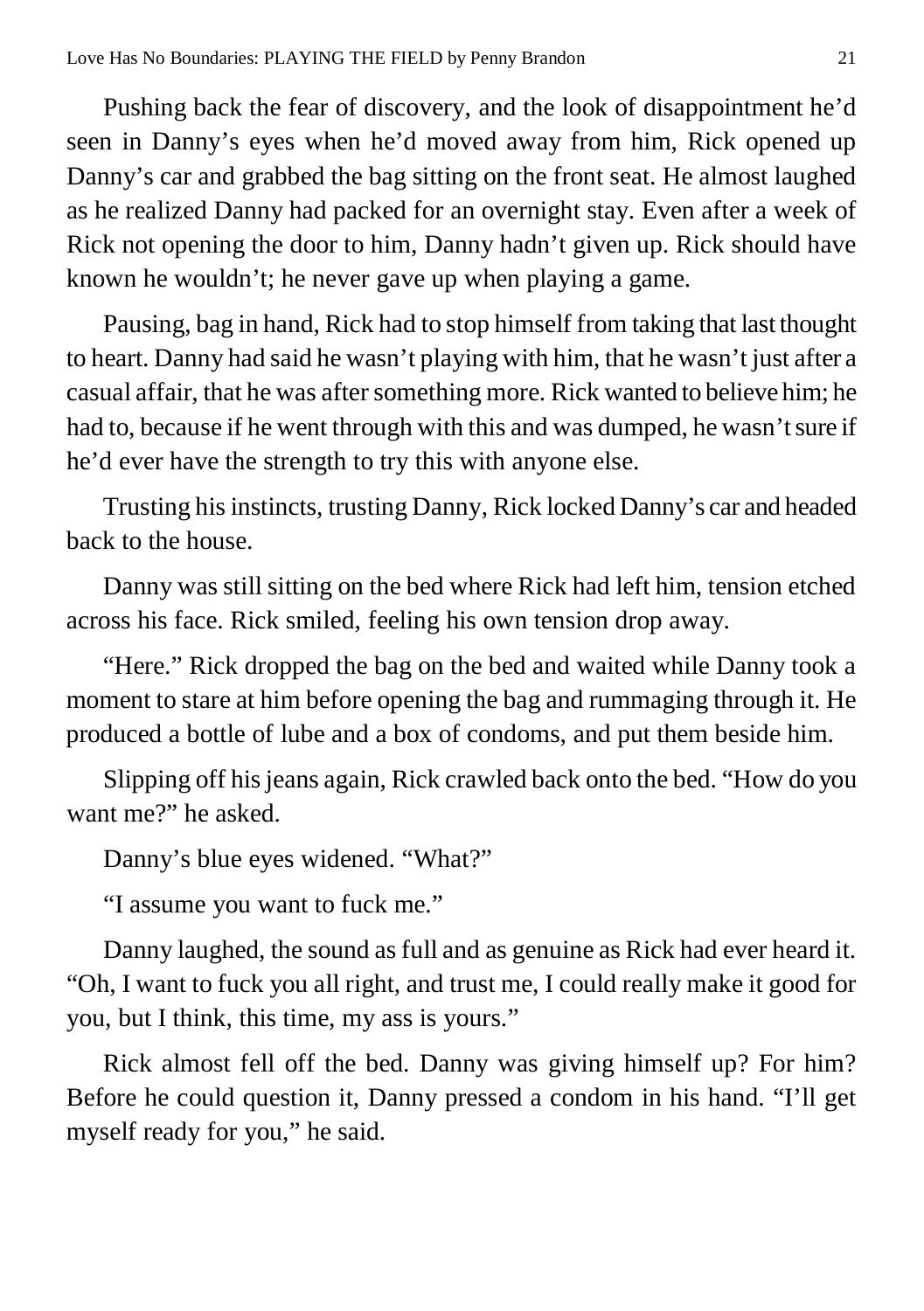Not able to move, awestruck, he watched as Danny snapped open the lube and poured a generous amount of it onto his fingers. He nearly let his draw drop open as Danny started to thrust his fingers into his own ass.

"Jesus!"

Danny's grin was augmented by his groan. "Glove up, Rick."

Quickly changing focus, Rick ripped open the condom packet, and after a couple of seconds of fumbling managed to roll it on.

On hands and knees, Danny waited.

Realizing what this meant, what Danny was showing him, giving him, Rick laid a hand on Danny's back. "I won't hurt you either," he promised.

Danny looked over his shoulder, the light in his eyes bright and as beautiful as Danny was proving to be. "I know."

Changing his position to put himself behind Danny, lining himself up, Rick had to work hard to stop his knees from giving way. "Danny."

Danny was still looking at him. "Go for it."

Not sure how he managed to control the urge to simply thrust in hard and deep, Rick took subtle directions from Danny and slowly eased inside, praying he wasn't going to fuck this up. About halfway there, Danny's low groan stopped him.

"Are you okay?"

"Fuck, yes. Don't stop, keep on going."

Gripping Danny's hips, following Danny's order, and grinning, Rick pressed in harder, until he didn't have another inch to give. He looked down at where they were joined, not quite able to believe he was buried inside Danny, or that Danny allowed him to be there. He felt so tight, so hot, and better than Rick ever imagined.

"You going to move, or just admire the view?" Danny quipped.

"Move," he answered, but as he pulled outslightly, he couldn't help but be distracted by the long length of Danny's back, and the way it arched when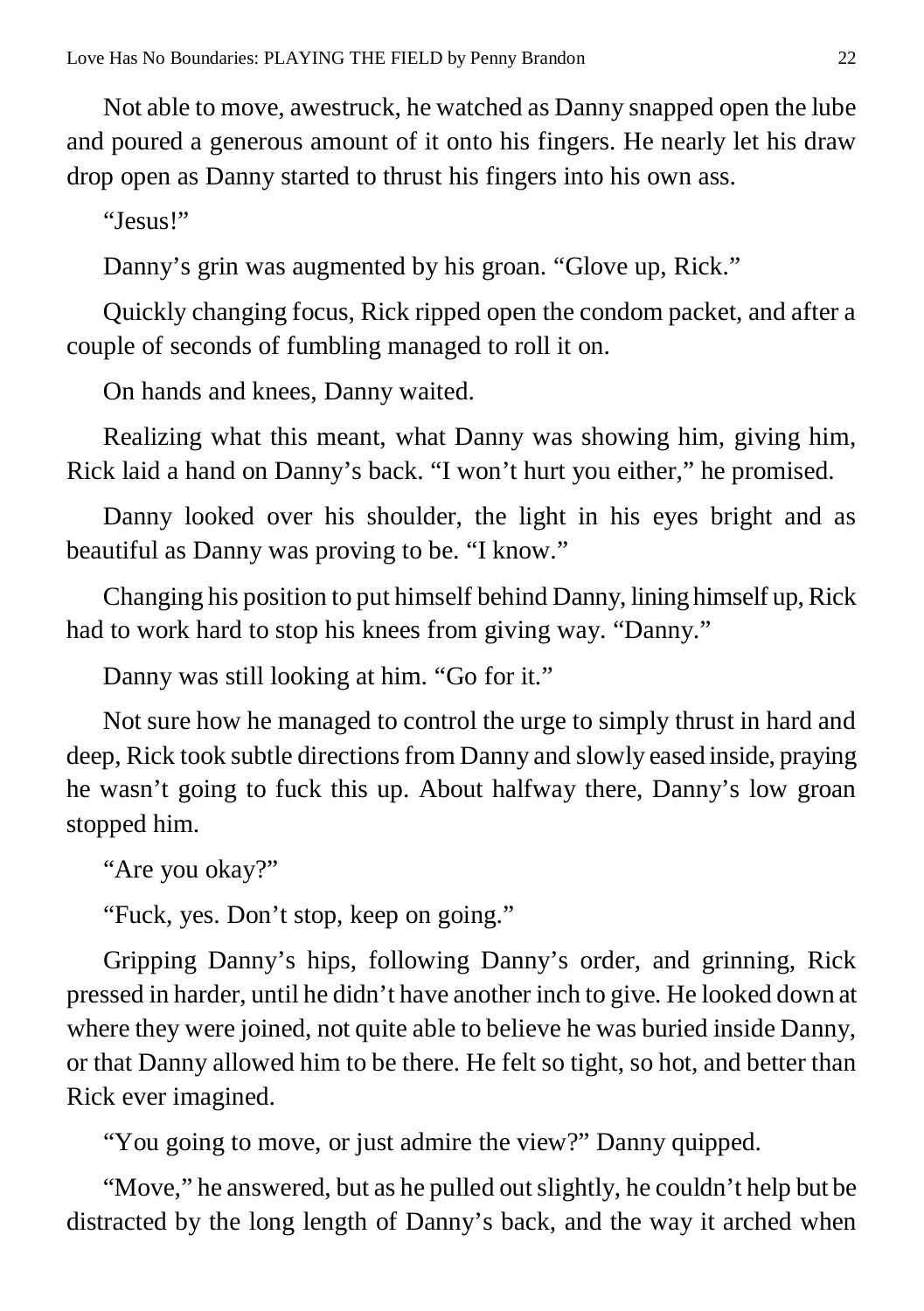Rick slid home again. Danny was in top physical shape. Fit, athletic, perfect, and as Rick explored the contours of that smooth expanse of tanned skin and hard muscle, he decided he wanted so much more of him.

Picking up on a rhythm that seemed to suit them both, Rick continued to move, sometimes slowing when the incredible feelings mounted too quickly and threatened to overwhelm him. However, it was just a matter of time before an all-too-familiar tension started deep, expanding until Rick knew the end was closer than the beginning.

Suddenly stopping, he forced a surprised grunt from Danny. "Don't stop, I'm fucking close!"

A hard, fast rush of pleasure rippled through Rick, but this wasn't what he wanted, what he needed. Without warning he pulled out and pushed Danny onto his back.

"Want to watch you coming, Danny. Want you to watch me."

Danny's eyes lit up, and a warm smile curved his mouth. "Yes."

He hooked his legs over Rick's shoulders, putting himself into position. Rick took a moment to eye Danny'simpeccable chest and abs, and the unusual tattoo that was inked there. He would have to ask him about it later. For now, all he was interested in was the tight heat waiting for him. He slid smoothly inside, quickly picking up where he left off, noticing as he did so that Danny was tightening up around him.

"There! Oh, shit, Rick!" A shudder ran through Danny. Rick grinned, making sure he stayed at the same angle, but thrusting harder, faster. Danny curled his hand around that impressive cock, matching Rick's pace, which only encouraged him to speed up.

"Fuck. Fuck, Rick I'm coming."

So was Rick. As Danny groaned, Rick leaned over him putting his weight on his arms. He stared into those bright-blue eyes, eyes that stared into his own, and knew then that no matter what, he would never regret this.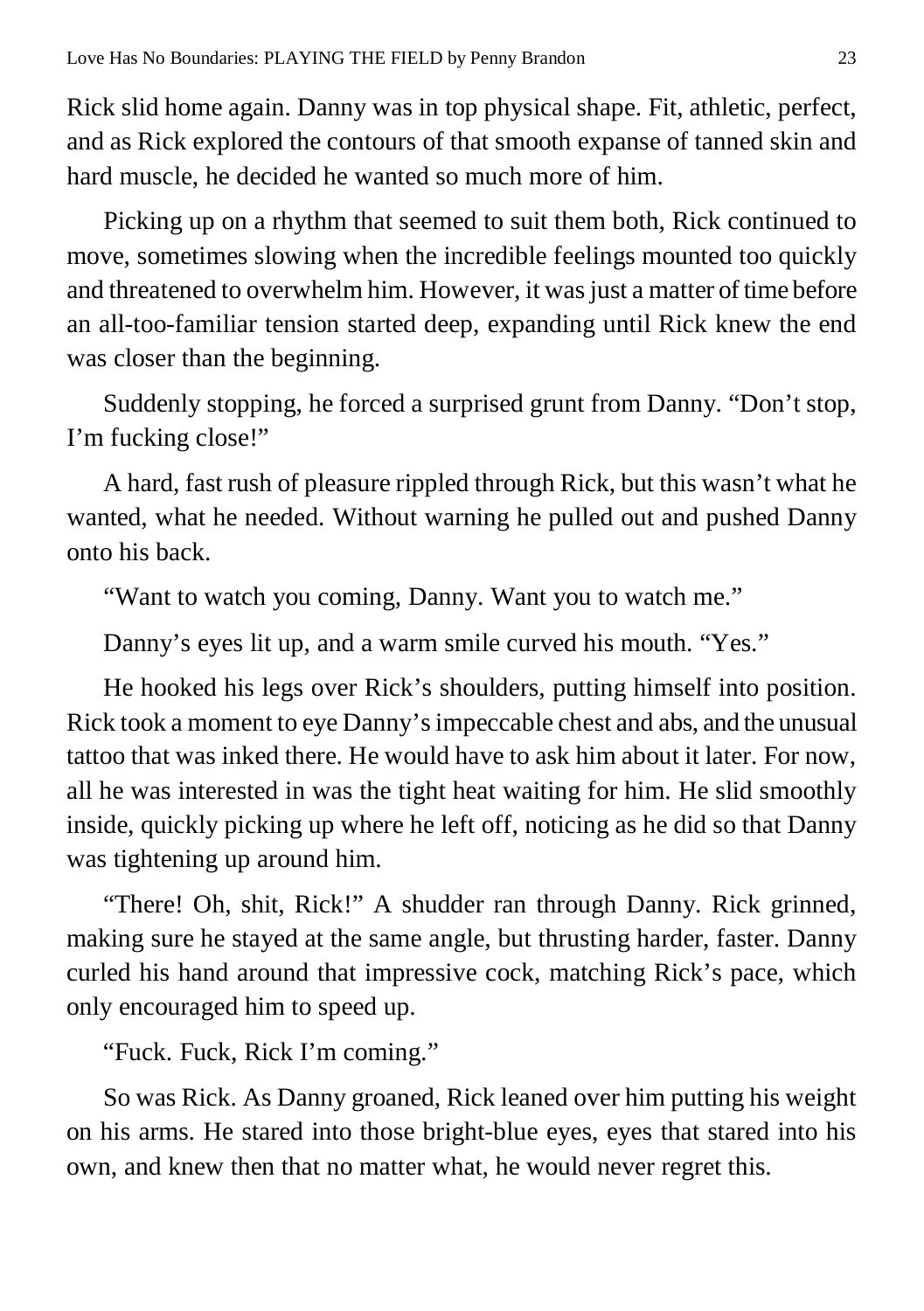That was pretty much his last thought, except to acknowledge that every fantasy he'd ever known had just come true. As Danny stiffened beneath him, Rick emptied himself. Not just of seed, but of every doubt, every fear, every repressed dream.

Strength gone, Rick collapsed, not caring if he squashed Danny. Anyway, Danny could take it.

"Get off me you big oaf." Danny's hard hands ineffectually pushed at his shoulders. Rick hardly noticed, until Danny punched him. "Seriously, Rick, you're fucking heavy."

Feeling freer than he ever had in his life, Rick laughed, shifting to the side, but not before he swooped in for a quick kiss. "I weigh the same as you."

"As if. You're all muscle. I'm all lithe sleekness."

Rick had to concede the point. Danny was built for running fast, which made him a great striker. Rick's career had been as a defender, and his mass usually helped when it came to putting strength behind a tackle. That was before his knee blew out.

On his back, he contemplated his life and the changes he'd had to make to it, and the ones he may still have to make.

"Just so you know, I usually like to fall asleep after sex," Danny remarked, turning on his side. The blue eyes regarding him were wide-awake, however, and Rick couldn't see Danny falling asleep anytime soon.

"So what's different this time?"

"This time it was with you, and you're interesting enough to keep me awake."

Not hiding his contentment—there was no point—Rick smiled. "Interesting how?"

A frown formed between Danny's brows before he reached over and ran a finger down Rick's chest. That simple touch was enough to have him wondering if Danny really intended to stay the night, and if he wasn't, how he could ask him.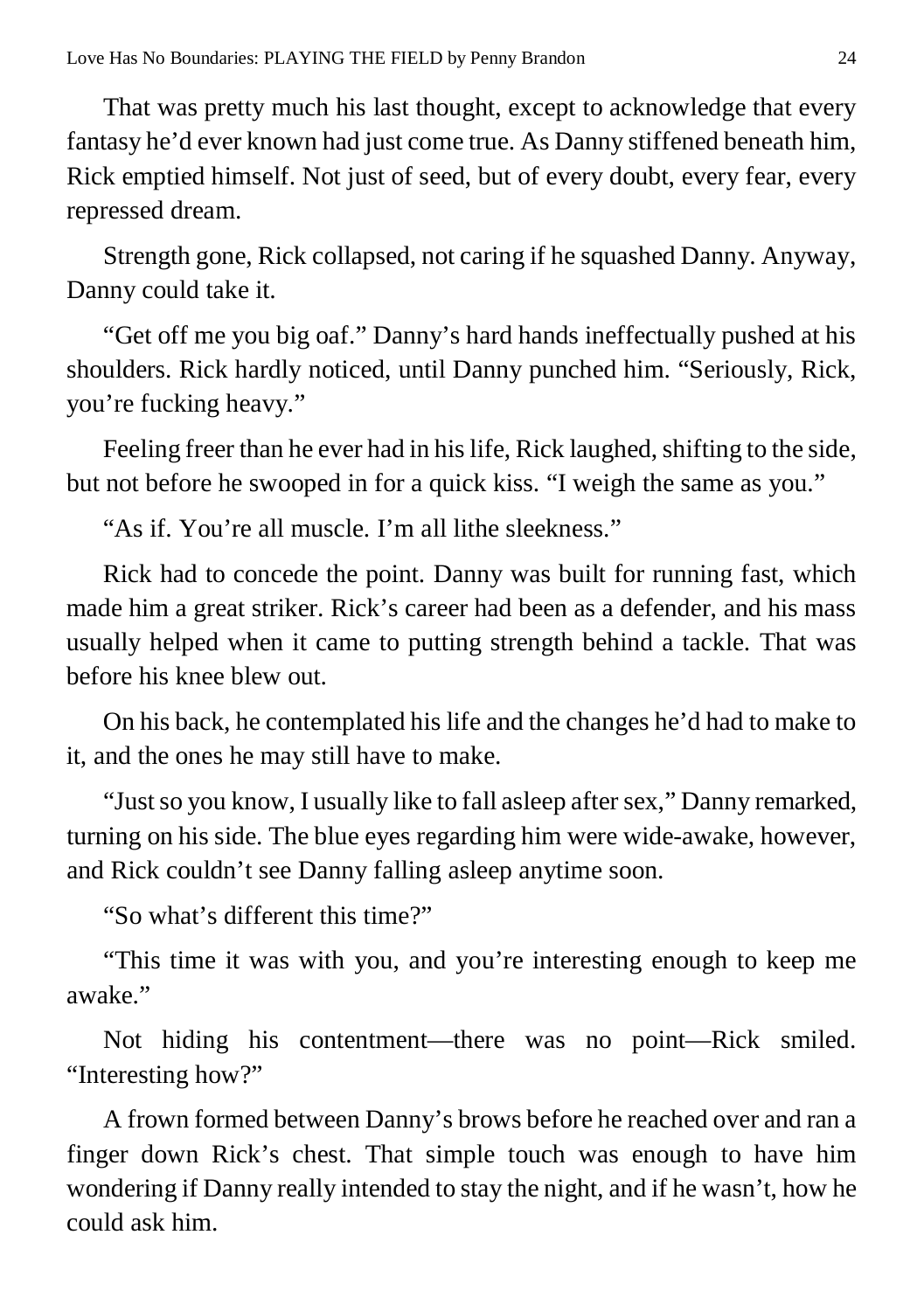"Can I ask you a question?"

Expecting to be asked why he'd never admitted to anyone he was gay, Rick nodded.

"What made you want to be a coach?"

"Really? You want to ask me that?"

As if he was reading his mind, Danny smiled. "I don't need to know why you've stayed in the closet, Rick. I understand how difficult it is to come out, especially in our profession. So don't worry about it."

With no hint of censure in Danny's tone, Rick had to take him at face value, but he wondered how long Danny would continue to allow him to keep his orientation hidden. Surely, if Danny wanted a relationship he'd eventually want to make it known? Unless Danny didn't want a relationship, and everything he'd said had been nothing but bullshit.

Not sure how to broach a subject like that, not sure he wanted to, because he didn't think he was ready to out himself, Rick answered Danny's question. "I loved soccer too much to leave it completely. And you know what they say, if you can't do, teach."

"So when you were told you could no longer play, you just decided to coach?"

"Pretty much."

"I'm glad. If it wasn't for your passion to stay in the game, I would never have met you." Danny's rich smile eased a little of the tension that had seeped back, but Rick still wasn't sure where he lay in Danny's plans. It was difficult, not having that control, not calling the shots. Danny was dominating everything between them, and Rick felt adrift, unanchored. Not a feeling he liked at all. Then Danny reached over to grab a condom from the box that had fallen to the floor. "I want you, Rick." And Rick forgot about anything else but being back inside Danny, until he realized what Danny meant.

"Oh."

"You don't want to?"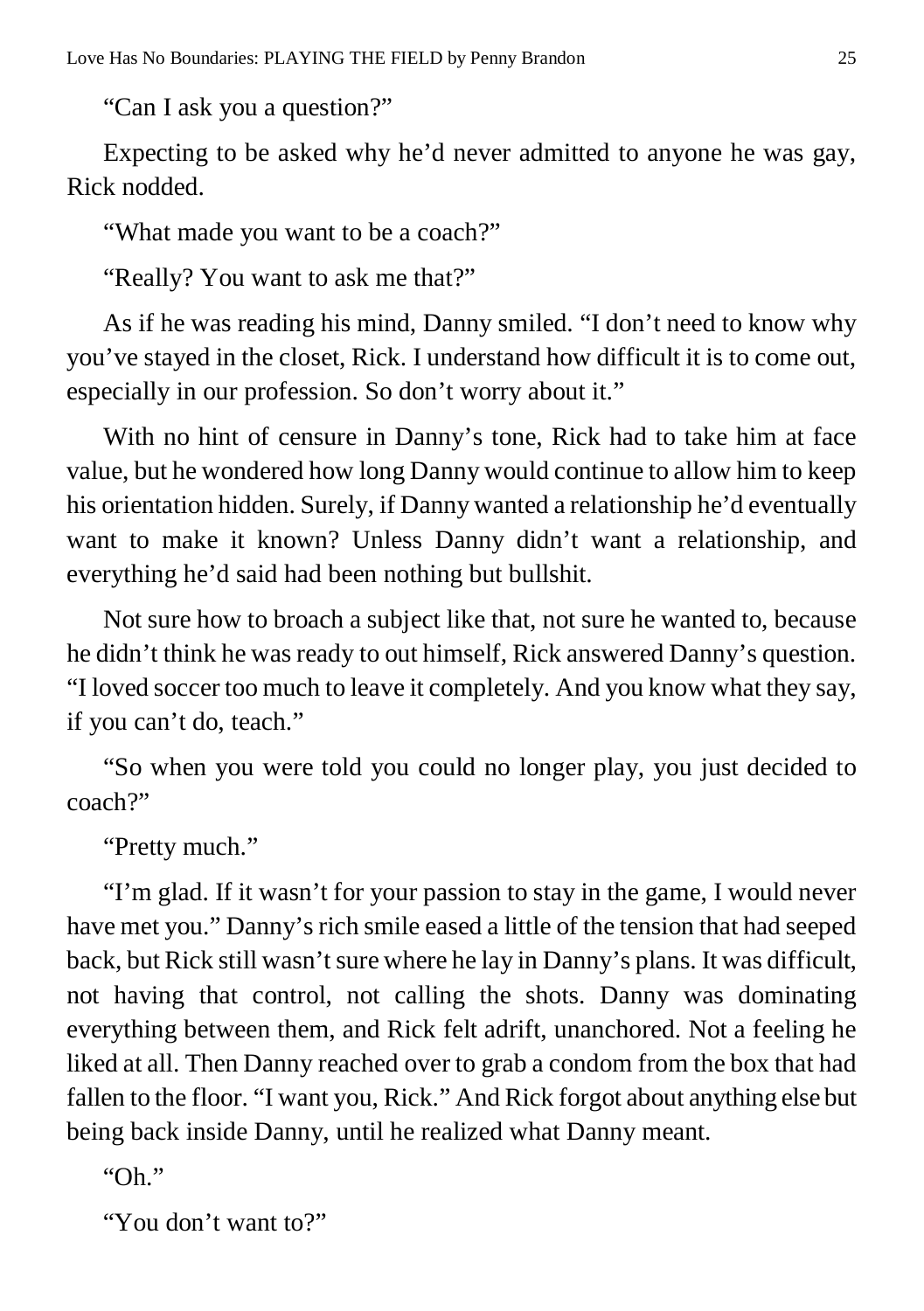"Yes, yes I want to. I want to do everything with you." Rick moved to pick up the lube, but Danny took it off him.

"I'll do that for you," he said. "I want to do everything with you, too, Rick."

\*\*\*\*

"I don't know what the fuck you're doing here, Bateman. Why don't you look for a transfer? Or better yet, get your faggot ass out of soccer altogether and leave it to real men."

Danny stared at Lawson, not quite believing the man had just said that to him. Over the past few weeks, Lawson's attitude toward him had been appalling, but tolerable. This, however, was way over the top and unacceptable.

About to say something, he stopped as Rick stormed over to Lawson and faced him. "You're off the team, Lawson. Pack your stuff."

"What? We've got a game. It's the final!"

"And you're not playing in it."

"You can't do that. I have a contract." Lawson's face turned a nasty red, and he clenched his huge hands into fists.

"I'm breaking it. I'll not have that kind of bigoted insolence in any of my players."

"He's gay," Lawson declared, pointing at Danny.

Danny watched the exchange, not surprised by Rick's defence of him, but he was surprised he was doing it in public and with so much animation. He could have taken Lawson into his office and done this in private, but instead he was showing that homophobia was not going to be something he would tolerate. More than that, however, he was showing that being gay was okay.

"So? That's no one else's concern but his. He doesn't hit on you or anyone else on the team, so why should you care?"

"I've seen the way he looks at you. It's wrong."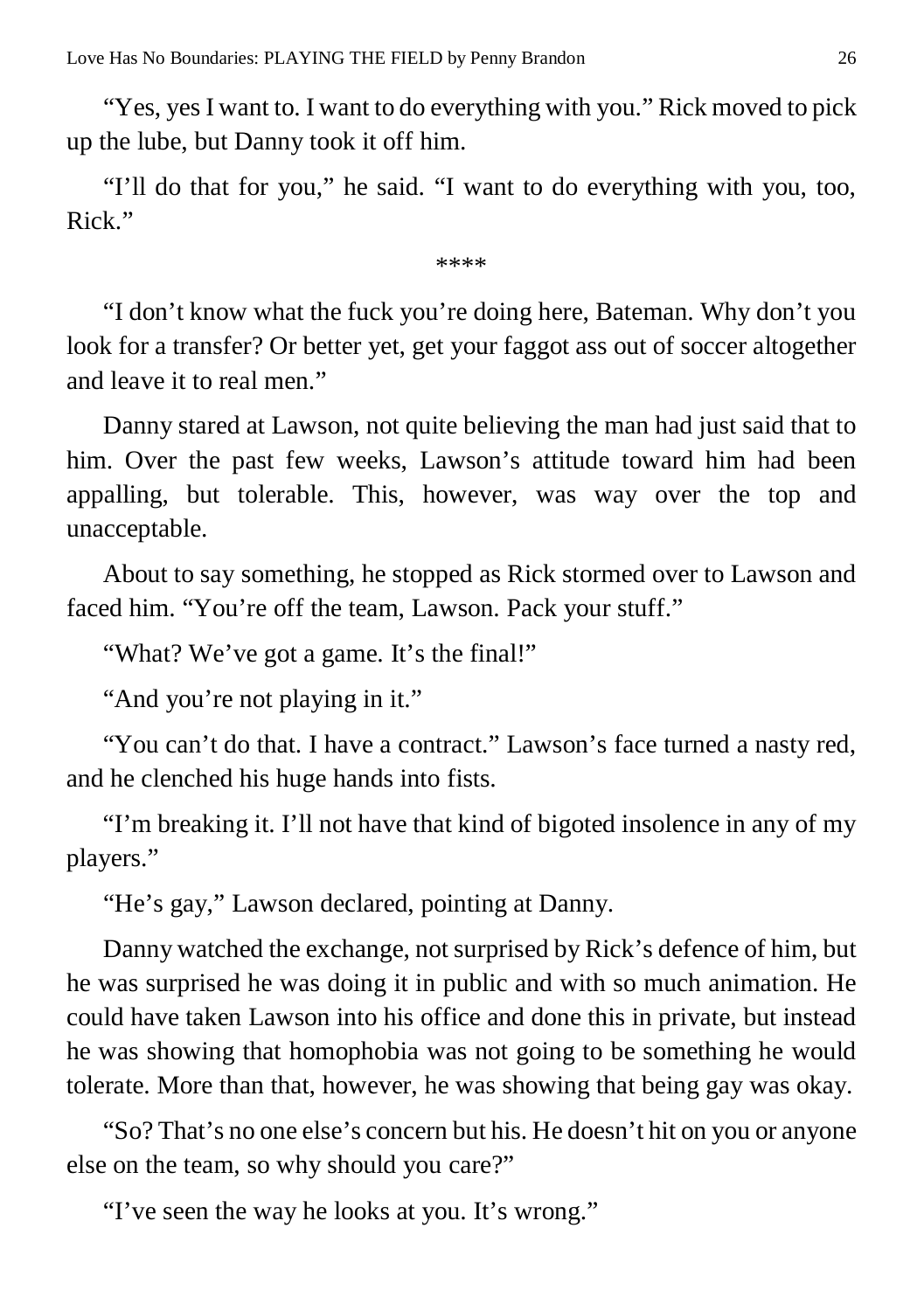Though fifteen men stood in the locker room, it went quiet as Rick turned to look at Danny. Danny thought his heart was going to stop. He hadn't pushed Rick into announcing their relationship, such as it was. They'd spent most of their nights together, but Danny always had to be careful he wasn't seen, and he was even more careful not to show any sign of how he felt whenever they were around anyone associated with the club. It hadn't been easy, but he was willing to do as Rick wanted, simply because if he didn't, he might lose him.

But the way Rick was looking at him right now, with affection and, Danny didn't want to say that was love, but he was sure it was damn close, then maybe he didn't have to be so careful in the future. Rick smiled at him, then turned back to Lawson.

"It's not wrong. It's perfectly normal. And in case you haven't noticed, I look at him the same way."

Danny was sure he would have been able to hear the proverbial pin drop if it hadn't been for one of the officials breaking the silence by wondering why the hell no one was on the pitch. Sudden pandemonium ensued as everyone made a mad dash to the tunnel that would lead them out to the final game of the season, the one that would determine if they won the league or not.

Taking one last look at Rick as he ran out with them, Danny grinned. He and Rick were due for a talk, and Danny was seriously looking forward to it. He honestly hadn't expected Rick to reveal he was gay, certainly not yet, and he hadn't intended to make Rick feel obligated to do so. But if Rick loved him, Danny wasn't going to question it, or put off making their arrangement permanent.

Just over two hours later, with cheers and congratulations still ringing in his ears and hard slaps still stinging on his back, Danny was only interested in one thing. Finding Rick.

It took a while, but he managed to corner Rick in his office. There had been a lot of celebration going on, but now most, if not all, had gone home, or to celebrate somewhere else. Rick glanced up at him as Danny entered, his smile turning into a full-on grin.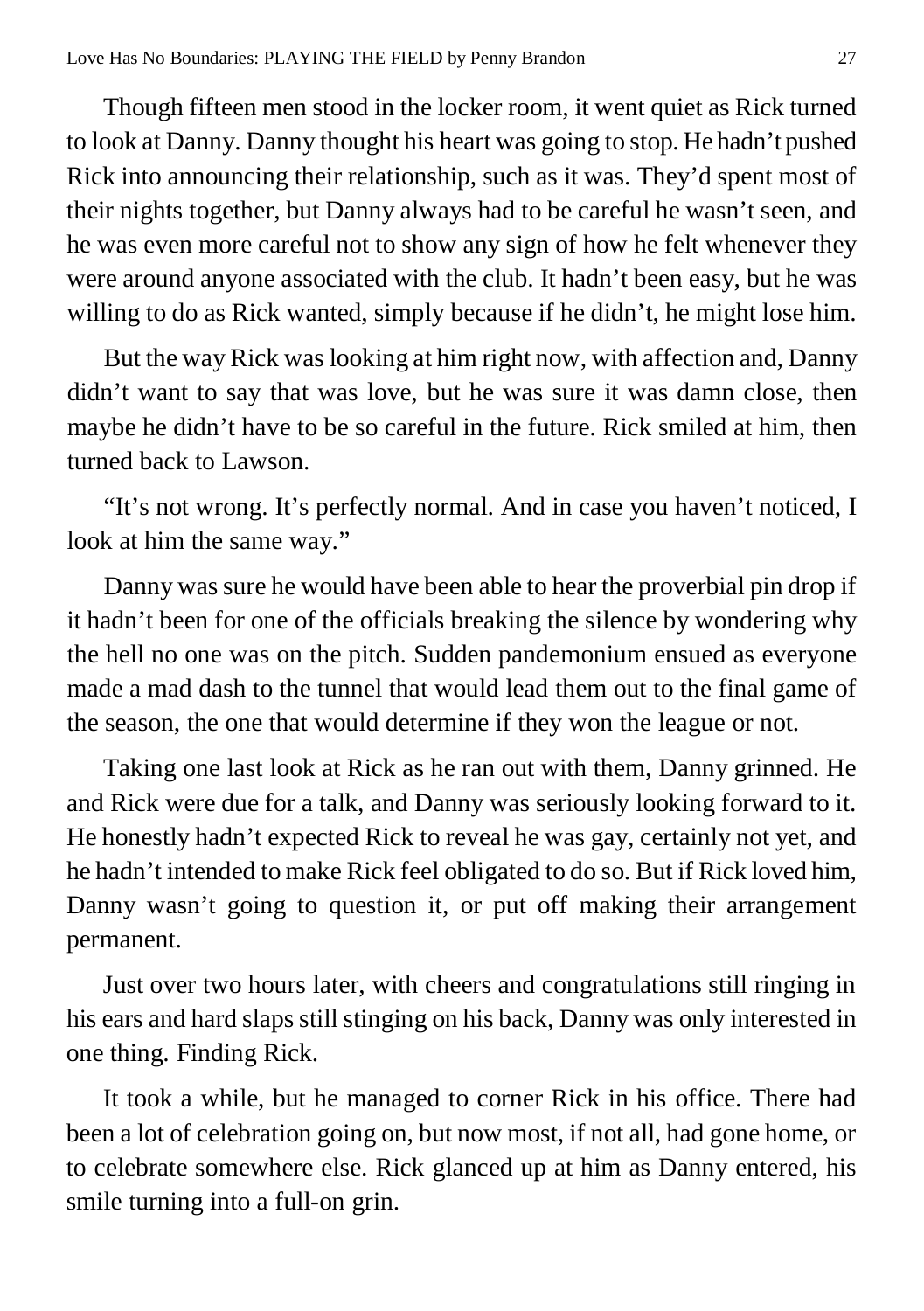"Danny!" Rick hugged him, nearly pulling Danny off his feet. "That last goal, man! It was beautiful! The way you did that scissor kick, it won us the game, you know that don't you?"

Danny grinned back, but he wasn't here to talk about his final goal of the season. "Yes, I know. But I don't care about the game. I care about what you said in the locker room."

Rick's smile dropped a little, but it was only a little. "I meant it."

"And what are you going to do about it?" Danny asked.

Something dimmed in Rick's eyes before he let Danny go. "That depends on you."

Surprised by Rick's answer, it took Danny a couple of seconds to respond. "I told you I wouldn't hurt you, Rick. I told you I'd found the man I wanted."

"You really mean that?"

"You know I do, otherwise you wouldn't have admitted you were gay to all and sundry. You came out because of me. Only because of me." Danny put himself back into the circle of Rick's arms. "You love me, don't you?"

Rick's gaze didn't shift as he nodded. "Yes, but I wasn't sure you'd want a man who still hid behind closed doors."

"You're not behind closed doors any longer." Danny laughed, leaning in to kiss Rick, tasting the man he'd lusted after for months, and now had forever. "You should have seen Lawson's face," he said as he released Rick's mouth.

"I did, but I didn't care about Lawson's reaction. I only cared about yours."

"And what reaction were you hoping for?"

Rick's smile gave Danny his answer, but Rick told him anyway. "I saw how proud you were of me. How much my coming out meant to you. I don't want to hurt you either, Danny, remember?"

"You won't. You haven't." Sliding his arms around Rick's neck, Danny laid claim to Rick's mouth once more, knowing this was the man who was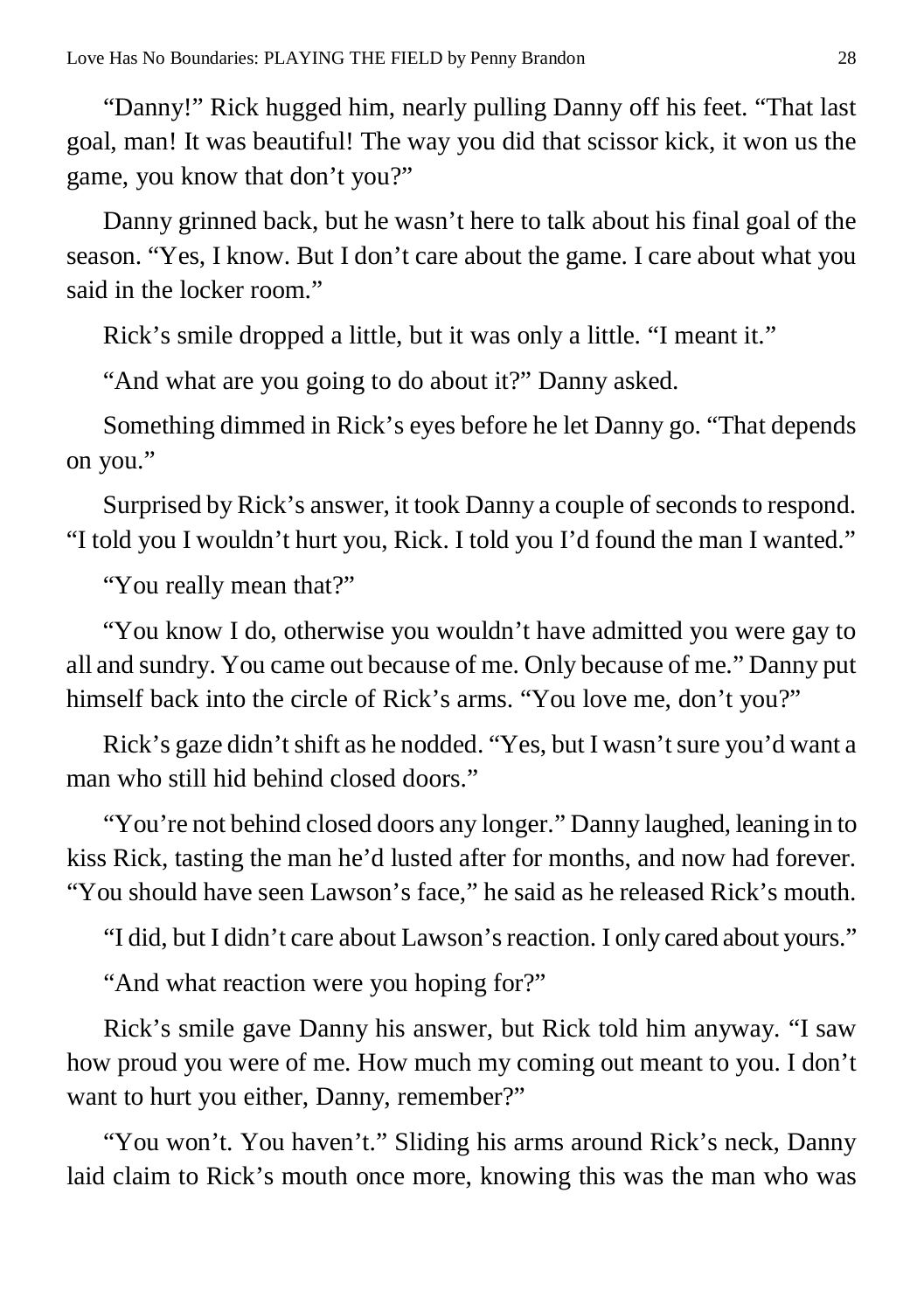giving him everything he ever wanted, and he no longer had to try and impress him.

Then again.

"You really liked my goal?"

#### **THE END**